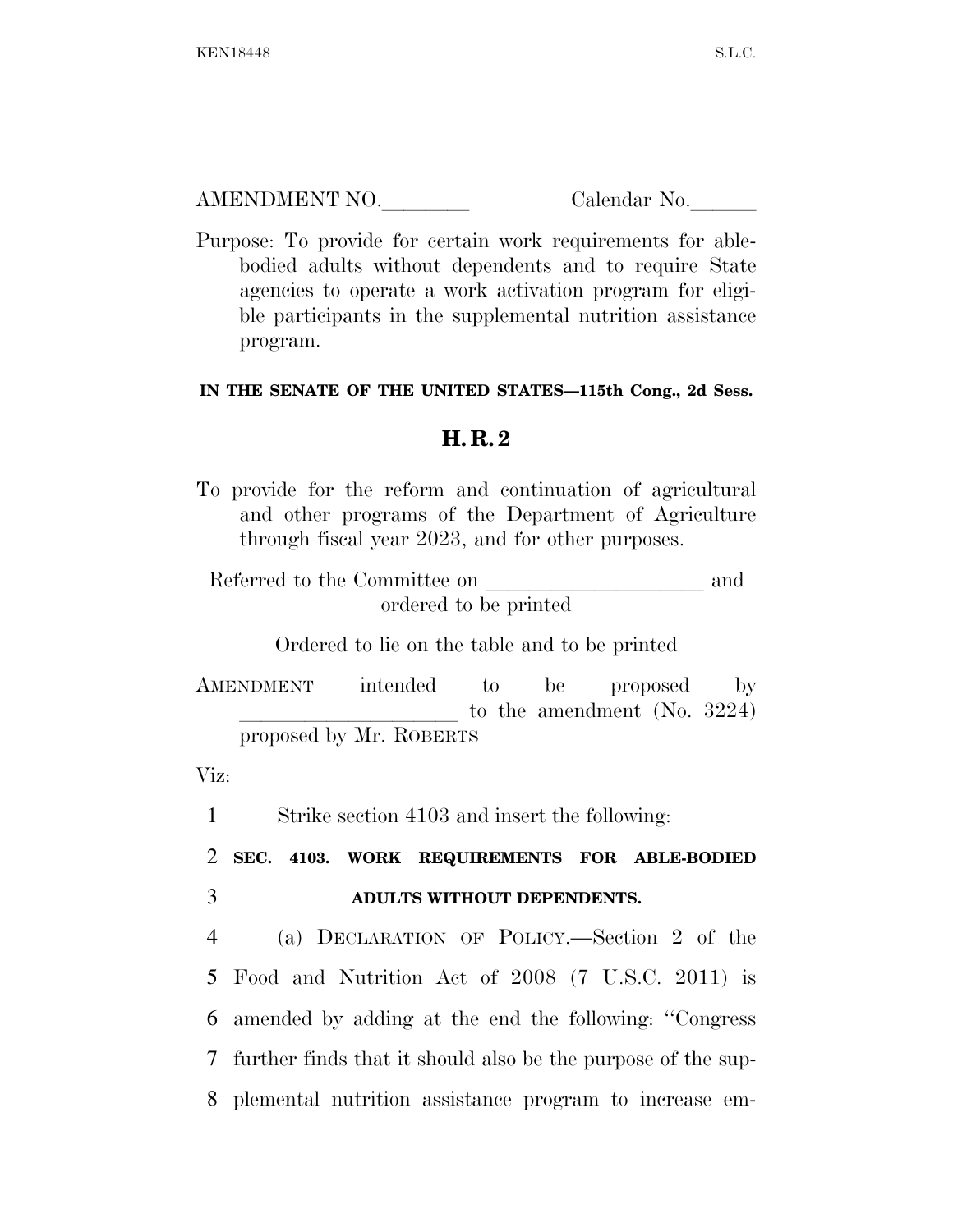ployment, to encourage healthy marriage, and to promote prosperous self-sufficiency, which means the ability of households to maintain an income above the poverty level without services and benefits from the Federal Govern-ment.''.

(b) DEFINITIONS.—

 (1) FOOD.—Section 3(k) of the Food and Nu-8 trition Act of 2008  $(7 \text{ U.S.C. } 2012(\text{k}))$  is amended by inserting before the period at the end the fol- lowing: '', except that a food, food product, meal, or other item described in this subsection shall be con- sidered a food under this Act only if it is an essen-tial (as determined by the Secretary)''.

 (2) SUPERVISED JOB SEARCH.—Section 3 of the Food and Nutrition Act of 2008 (7 U.S.C. 2012) is amended—

 (A) by redesignating subsections (t) 18 through (v) as subsections (u) through (w), re-spectively; and

 (B) by inserting after subsection (s) the following:

22 "(t) SUPERVISED JOB SEARCH.—The term 'super- vised job search' means a job search program that has the following characteristics: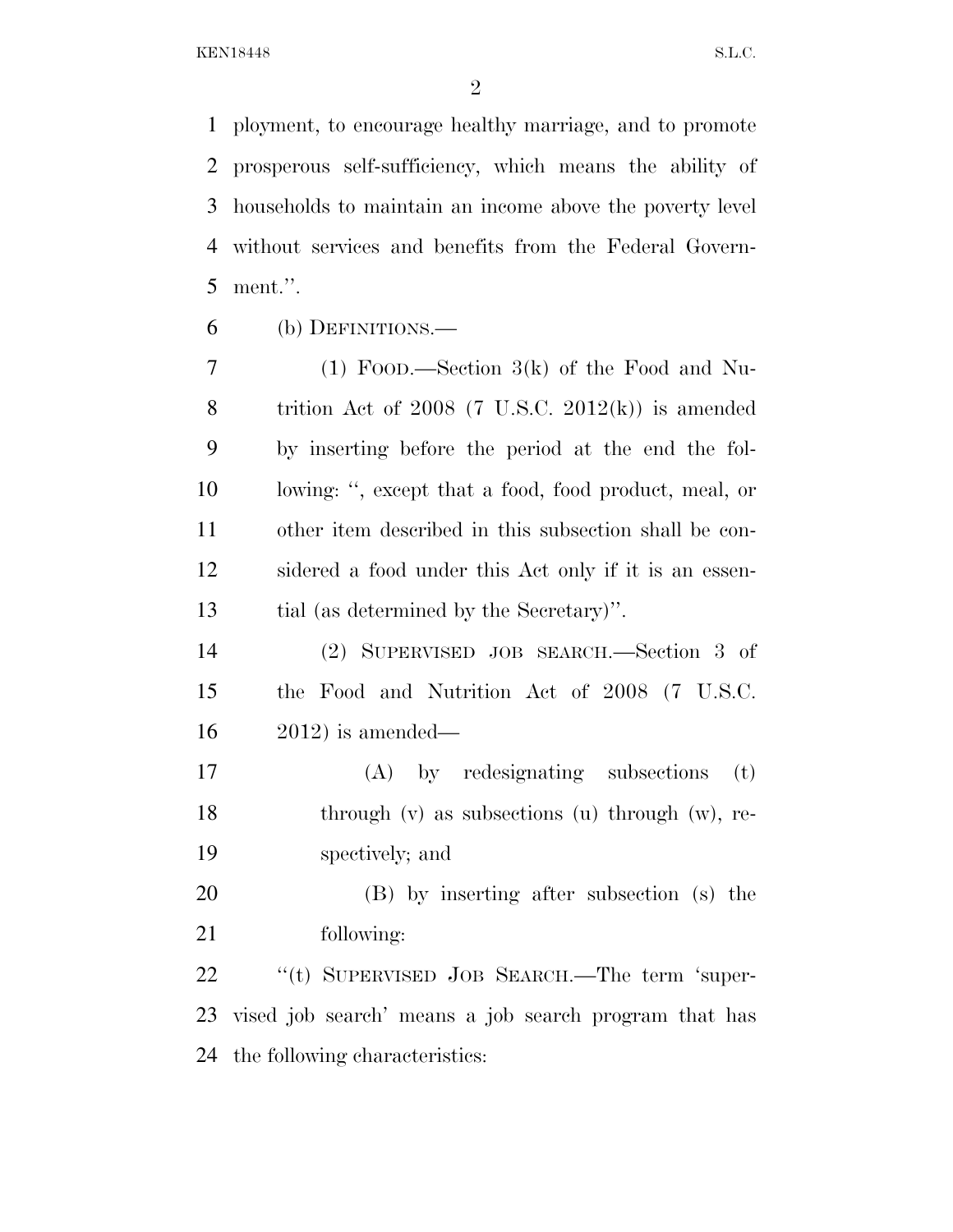| $\mathbf{1}$     | $\lq(1)$ The job search occurs at an official loca-       |
|------------------|-----------------------------------------------------------|
| $\overline{2}$   | tion where the presence and activity of the recipient     |
| 3                | can be directly observed, supervised, and monitored.      |
| $\overline{4}$   | $\lq(2)$ The entry, time onsite, and exit of the re-      |
| 5                | cipient from the official job search location are re-     |
| 6                | corded in a manner that prevents fraud.                   |
| $\overline{7}$   | $(3)$ The recipient is expected to remain and             |
| 8                | undertake job search activities at the job search cen-    |
| 9                | ter.                                                      |
| 10               | $\lq(4)$ The quantity of time the recipient is ob-        |
| 11               | served and monitored engaging in job search at the        |
| 12               | official location is recorded for purposes of compli-     |
| 13               | ance with the work and work activation require-           |
| 14               | ments of sections $60$ and $30$ .".                       |
| 15               | CONFORMING AMENDMENT.—Section<br>(3)                      |
| 16               | $27(a)(2)$ of the Food and Nutrition Act of 2008 (7)      |
| 17               | U.S.C. $2036(a)(2)$ is amended in subparagraphs           |
| 18               | (C) and (E) by striking " $3(u)(4)$ " each place it ap-   |
| 19               | pears and inserting " $3(v)(4)$ ".                        |
| 20               | (c) WORK REQUIREMENT FOR ABLE-BODIED                      |
| 21               | ADULTS WITHOUT DEPENDENTS.—Section 6(0) of the            |
| 22               | Food and Nutrition Act of $2008$ (7 U.S.C. $2015(0)$ ) is |
|                  | 23 amended—                                               |
| $\sim$ $\lambda$ |                                                           |

(1) in paragraph (2)—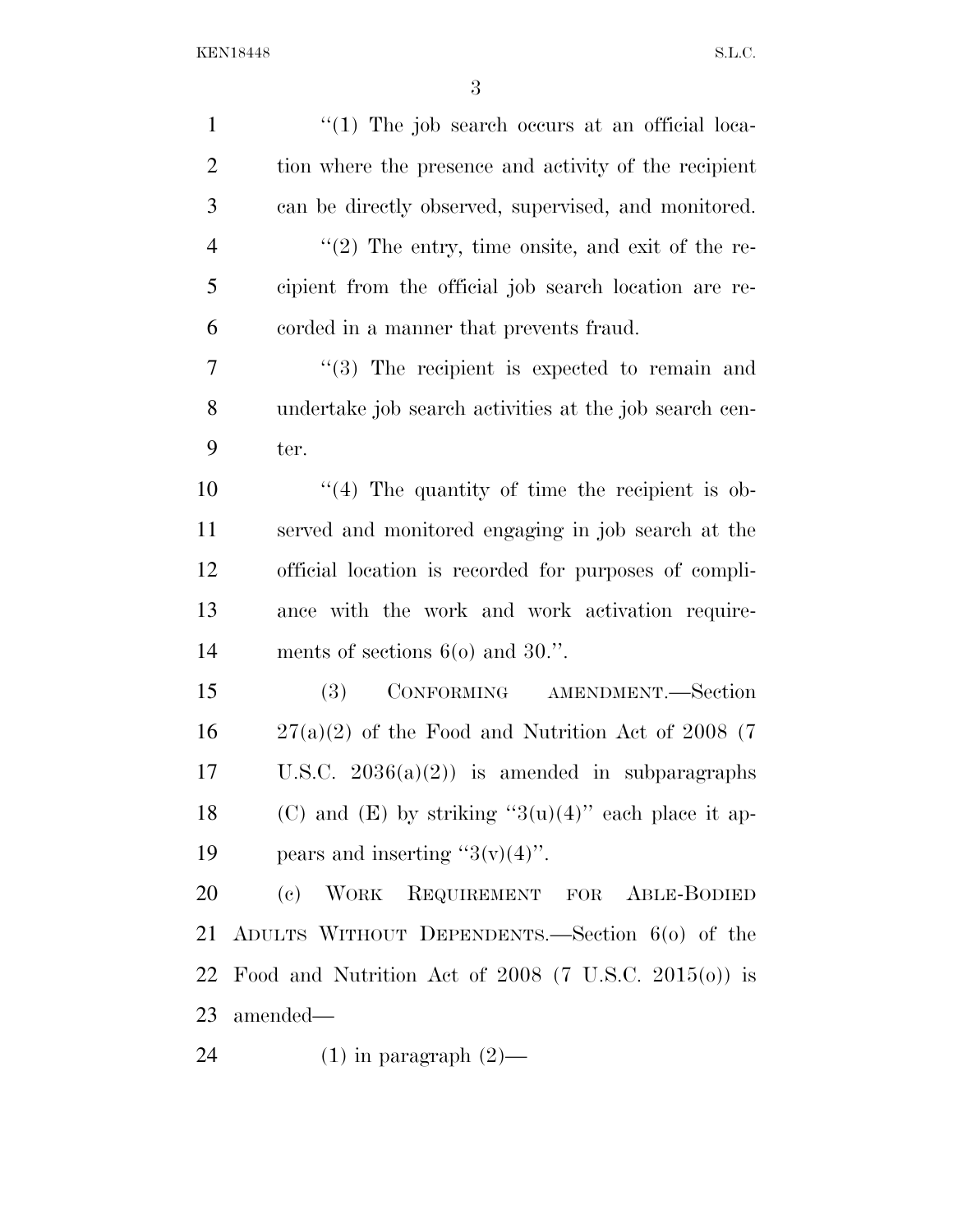| $\mathbf{1}$   | (A) in the matter preceding subparagraph            |
|----------------|-----------------------------------------------------|
| $\overline{2}$ | $(A)$ , by striking "not less than 3 months (con-   |
| 3              | secutive or otherwise)" and inserting "more         |
| $\overline{4}$ | than 1 month";                                      |
| 5              | (B) in subparagraph (C), by striking "or"           |
| 6              | at the end;                                         |
| 7              | $(C)$ in subparagraph $(D)$ , by striking the       |
| 8              | period at the end and inserting "; or"; and         |
| 9              | (D) by adding at the end the following:             |
| 10             | "(E) participate in supervised job search           |
| 11             | for at least 8 hours per week.";                    |
| 12             | $(2)$ in paragraph $(4)$ , by adding at the end the |
| 13             | following:                                          |
| 14             | "(C) TERMINATION.—Subparagraph<br>(A)               |
| 15             | shall not apply with respect to any fiscal year     |
| 16             | that begins after the effective date of the Agri-   |
| 17             | culture Improvement Act of 2018.";                  |
| 18             | $(3)$ in paragraph $(6)$ —                          |
| 19             | $(A)$ in the paragraph heading, by striking         |
| <b>20</b>      | "15-PERCENT" and inserting "5-PERCENT";             |
| 21             | (B) in subparagraph $(A)(ii)(IV)$ , by strik-       |
| 22             | ing "3 months" and inserting "1 month"; and         |
| 23             | $(C)$ in subparagraph $(D)$ , by striking "15       |
| 24             | percent" and inserting "5 percent"; and             |
| 25             | (4) by adding at the end the following:             |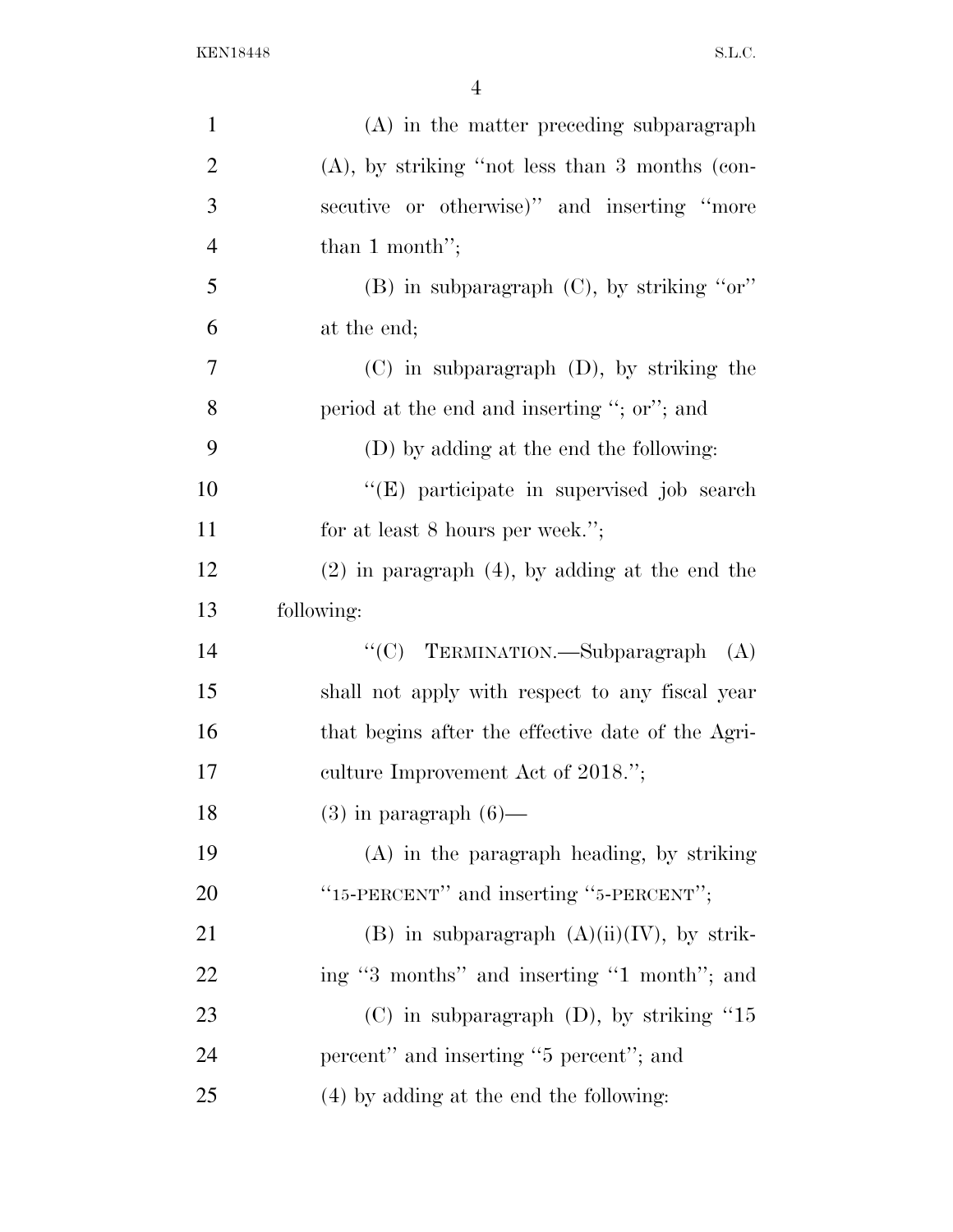1 "(8) PROMOTING WORK.—As a condition of re- ceiving supplemental nutrition assistance program funds under this Act, a State agency shall provide each individual subject to the work requirement of this subsection with the opportunity to participate in an activity selected by the State from among the op- tions described in subparagraphs (B), (C), and (E) of paragraph (2).

9 "(9) PENALTIES FOR INADEQUATE STATE PER- FORMANCE.—If a State agency fails to fully comply with this section, including the requirement to termi- nate the benefits of individuals who fail to fulfill the work requirements described in paragraph (2) dur- ing a fiscal quarter, the funding allotment of the State for the supplemental nutrition assistance pro- gram shall be reduced by 10 percent for the quarter that begins 180 days after the first day of the quar-18 ter in which the noncompliance occurred.".

 (d) WORK ACTIVATION PROGRAM FOR ADULTS WITH DEPENDENT CHILDREN.—The Food and Nutrition Act of 2008 (7 U.S.C. 2011 et seq.) is amended by adding at the end the following:

## **''SEC. 30. WORK ACTIVATION PROGRAM FOR ADULTS WITH**

**DEPENDENT CHILDREN.** 

25 "(a) DEFINITIONS.—In this section: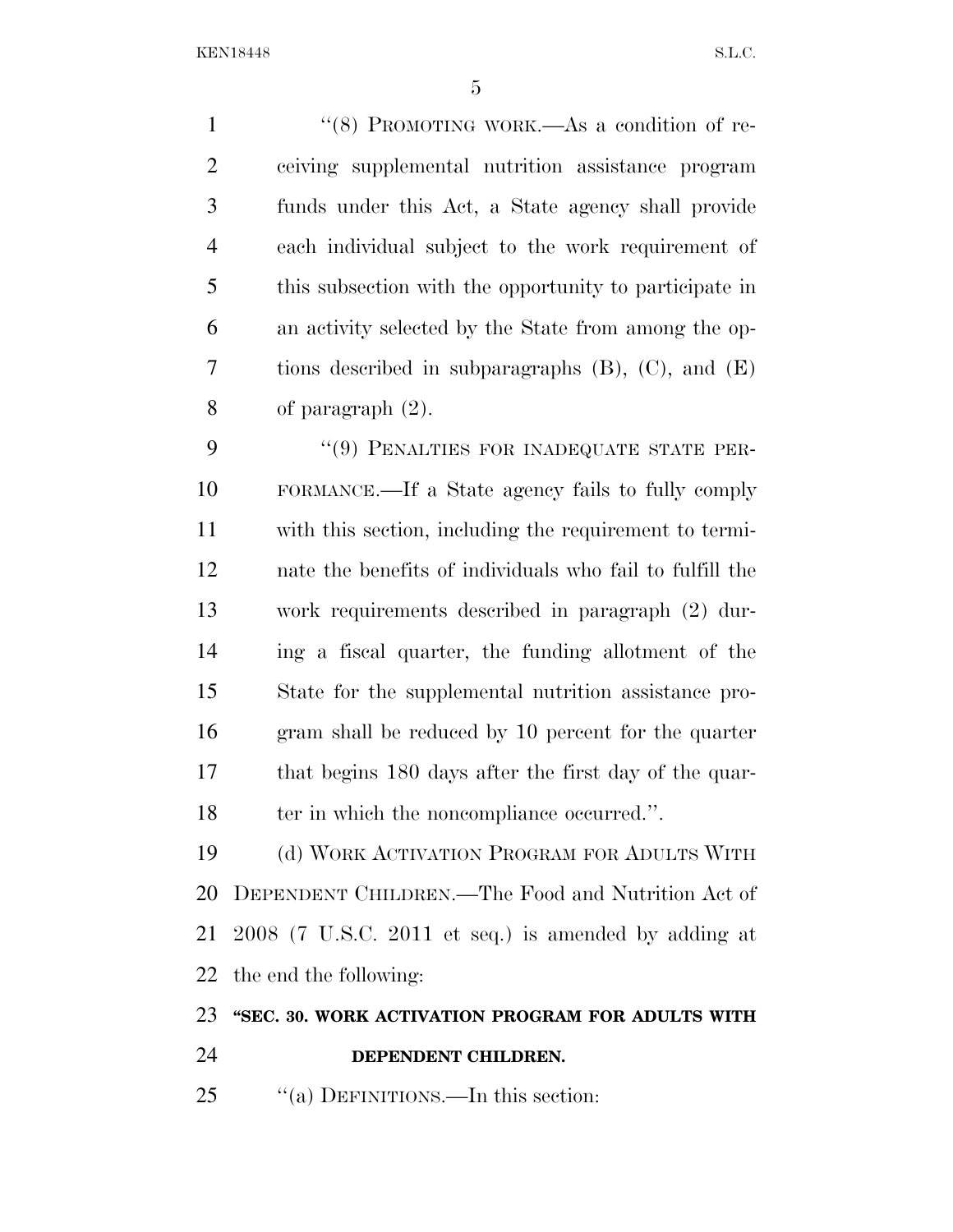| $\mathbf{1}$   | "(1) ELIGIBLE PARTICIPANT.—The term 'eligi-           |
|----------------|-------------------------------------------------------|
| $\overline{2}$ | ble participant' means an individual who, during a    |
| 3              | particular month, is—                                 |
| $\overline{4}$ | $\lq\lq$ a parent in a household with depend-         |
| 5              | ent children;                                         |
| 6              | "(B) at least 19, and not more than 55,               |
| $\overline{7}$ | years of age;                                         |
| 8              | " $(C)$ not disabled;                                 |
| 9              | "(D) a member of a household in which $1$             |
| 10             | more parents or children receive supple-<br>or        |
| 11             | mental nutrition assistance program benefits in       |
| 12             | the month;                                            |
| 13             | "(E) a member of a household that re-                 |
| 14             | ceived supplemental nutrition assistance pro-         |
| 15             | gram benefits for more than 3 months in the           |
| 16             | year; and                                             |
| 17             | " $(F)$ employed less than 100 hours in the           |
| 18             | month.                                                |
| 19             | (2)<br><b>MARRIED</b><br>COUPLE HOUSEHOLD.—The        |
| 20             | term 'married couple household' means a household     |
| 21             | that includes 2 eligible participants who are married |
| 22             | to each other and have dependent children.            |
| 23             | "(3) SUCCESSFUL ENGAGEMENT IN WORK ACTI-              |
| 24             | VATION.—The term 'successful engagement in work       |
| 25             | activation' means-                                    |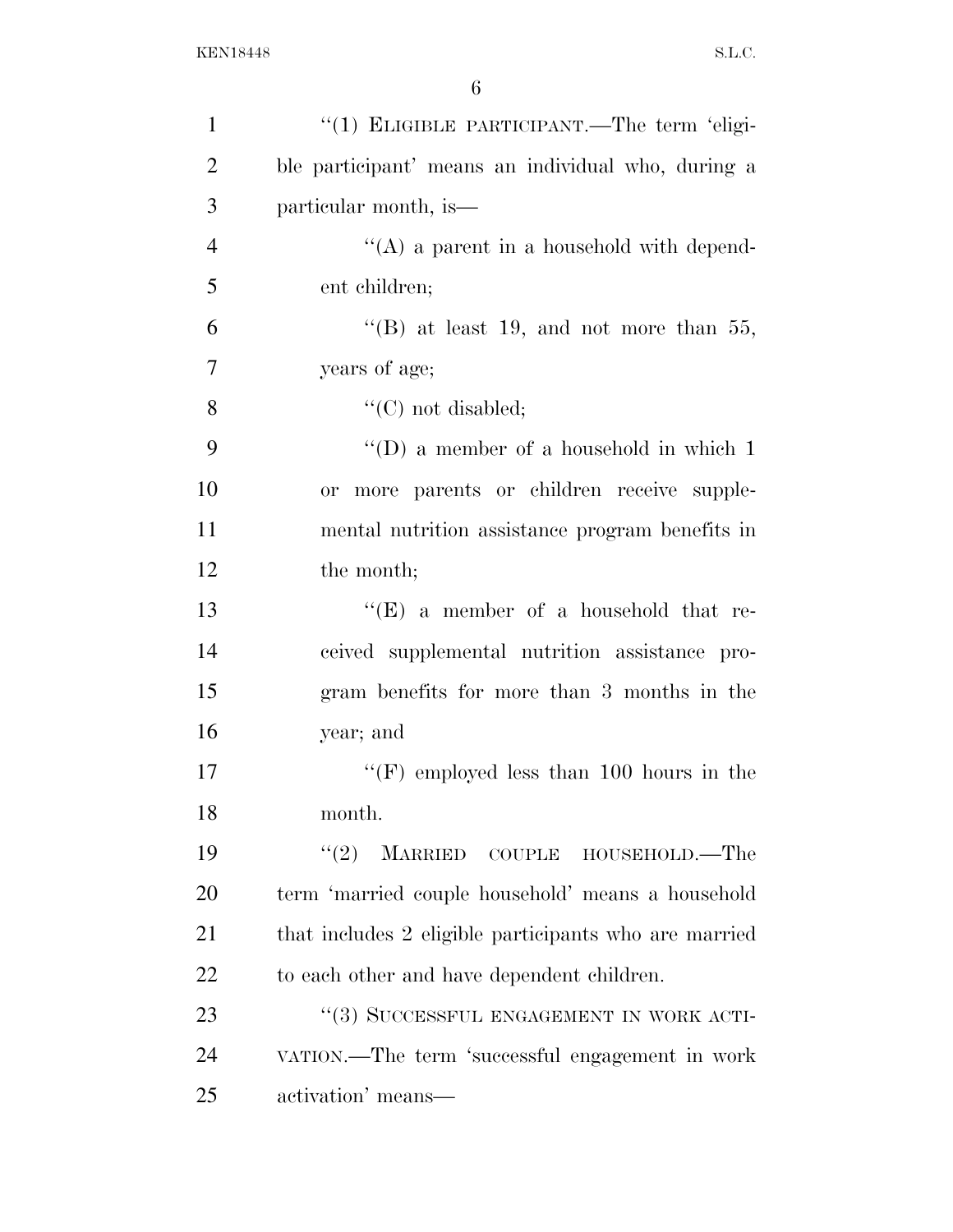| $\mathbf{1}$   | $\lq\lq$ in the case of an individual who is eli-    |
|----------------|------------------------------------------------------|
| $\overline{2}$ | gible and required to participate in interim         |
| 3              | work activation, performance during the month        |
| $\overline{4}$ | that fulfills the activity and hour requirements     |
| 5              | of subsection $(e)$ ;                                |
| 6              | $\lq\lq (B)$ in the case of an individual who is re- |
| 7              | quired to participate in full work activation,       |
| 8              | performance during the month that fulfills the       |
| 9              | activity and hour requirements of subsection         |
| 10             | $(d)$ ; and                                          |
| 11             | "(C) in the case of an individual who                |
| 12             | meets the eligibility criteria described in sub-     |
| 13             | section $(e)(1)$ , performance that fulfills the ac- |
| 14             | tivity and hour requirements of that subsection.     |
| 15             | "(4) WORK AND WORK PREPARATION ACTIVI-               |
| 16             | TIES.—The term 'work and work preparation activi-    |
| 17             | ties' means—                                         |
| 18             | "(A) unsubsidized employment;                        |
| 19             | "(B) subsidized private sector employment;           |
| 20             | "(C) subsidized public sector employment;            |
| 21             | "(D) work experience (including work as-             |
| 22             | sociated with the refurbishing of publicly as-       |
| 23             | sisted housing) if sufficient private sector em-     |
| 24             | ployment is not available;                           |
| 25             | $"$ (E) on-the-job training;                         |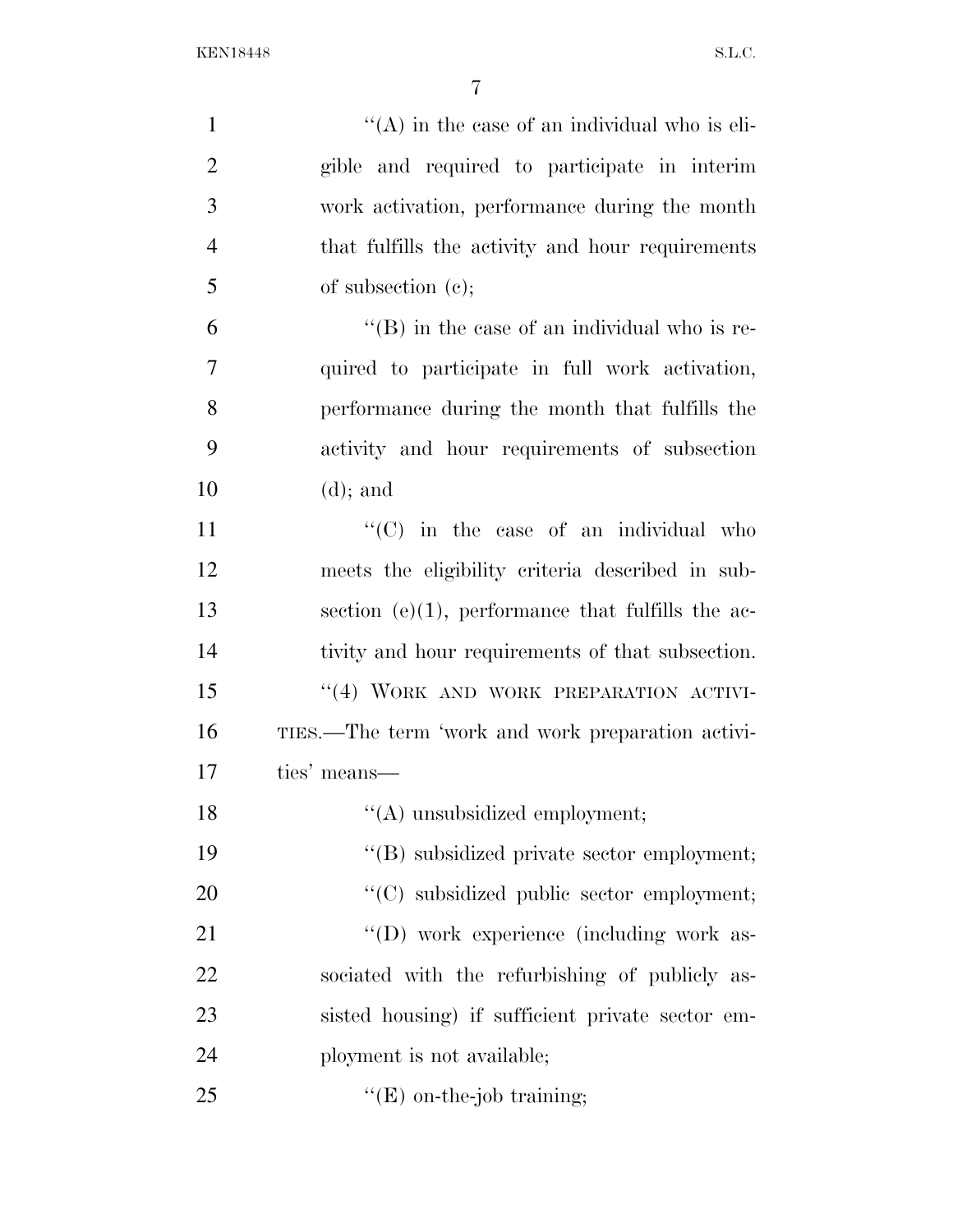| $\mathbf{1}$   | $\lq\lq(F)$ job readiness assistance;               |
|----------------|-----------------------------------------------------|
| $\overline{2}$ | $\lq\lq(G)$ a community service program;            |
| 3              | "(H) vocational educational training (not           |
| $\overline{4}$ | to exceed 1 year with respect to any individual);   |
| 5              | $\lq(1)$ job skills training directly related to    |
| 6              | employment;                                         |
| 7              | $\lq\lq(J)$ education directly related to employ-   |
| 8              | ment, in the case of a recipient who has not re-    |
| 9              | ceived a high school diploma or a certificate of    |
| 10             | high school equivalency;                            |
| 11             | $\lq\lq(K)$ satisfactory attendance at secondary    |
| 12             | school or in a course of study leading to a cer-    |
| 13             | tificate of general equivalence, in the case of a   |
| 14             | recipient who has not completed secondary           |
| 15             | school or received such a certificate;              |
| 16             | $\lq\lq$ . The provision of child care services to  |
| 17             | an individual who is participating in a commu-      |
| 18             | nity service program;                               |
| 19             | "(M) workfare under section 20; and                 |
| 20             | $\lq\lq(N)$ supervised job search.                  |
| 21             | "(b) WORK ACTIVATION PROGRAM.—                      |
| 22             | "(1) IN GENERAL.—As a condition of receiving        |
| 23             | supplemental nutrition assistance program funds     |
| 24             | under this Act, a State agency shall be required to |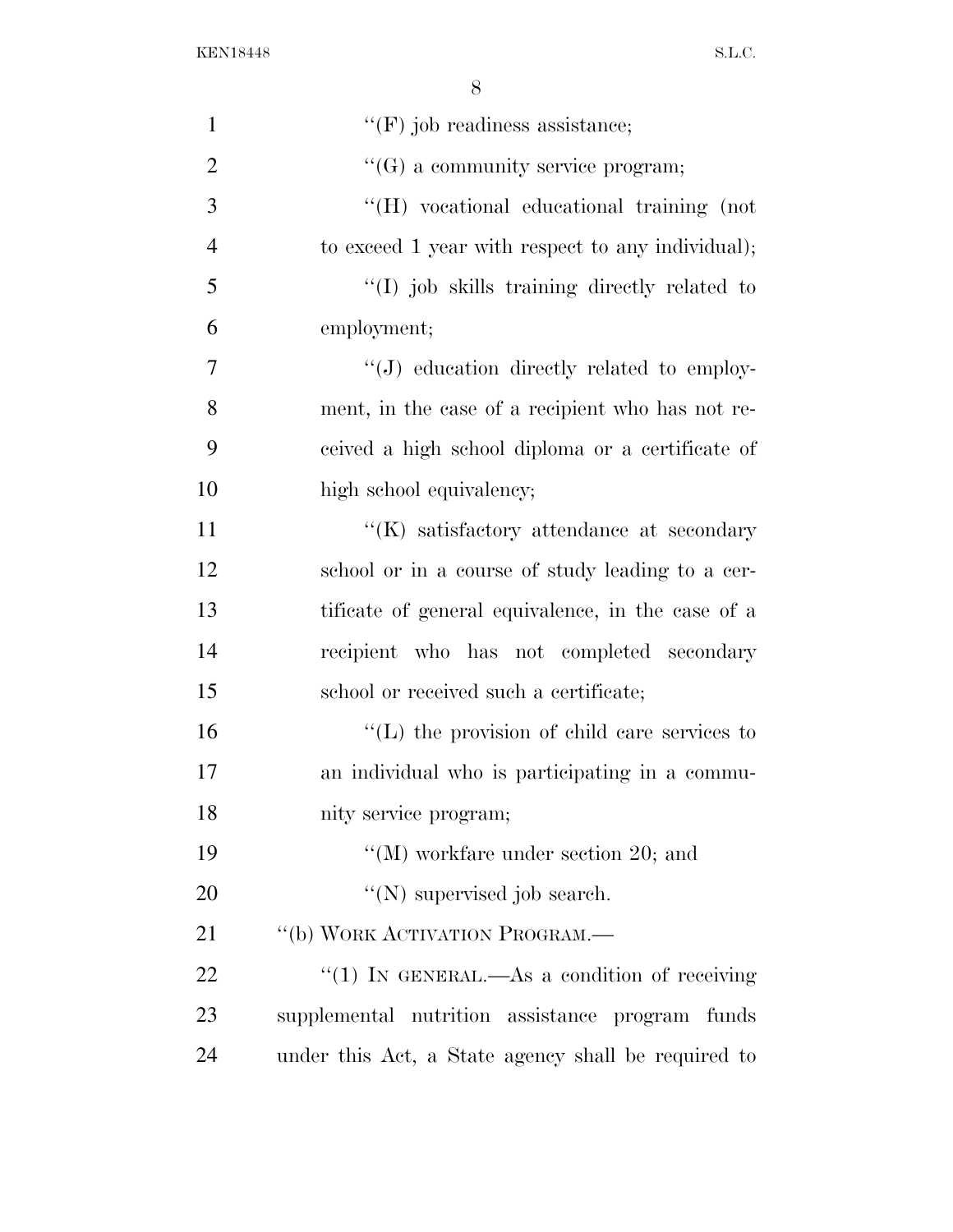| $\mathbf{1}$   | operate a work activation program for eligible par- |
|----------------|-----------------------------------------------------|
| $\overline{2}$ | ticipants.                                          |
| 3              | "(2) SPECIAL RULES FOR MARRIED COUPLE               |
| $\overline{4}$ | HOUSEHOLDS.-                                        |
| 5              | "(A) IN GENERAL.—In the case of eligible            |
| 6              | participants who are spouses in a married cou-      |
| $\overline{7}$ | ple household—                                      |
| 8              | "(i) the work activation requirement                |
| 9              | of this section shall apply only if the sum         |
| 10             | of the combined current employment of               |
| 11             | both spouses is less than 100 hours per             |
| 12             | month; and                                          |
| 13             | "(ii) both spouses shall be considered              |
| 14             | to have achieved successful engagement in           |
| 15             | the work activation program if either               |
| 16             | spouse fulfills the work activation require-        |
| 17             | ments described in subsection $(c)$ , $(d)$ , or    |
| 18             | (e)(1).                                             |
| 19             | "(B) TOTAL REQUIRED HOURS.—The total                |
| 20             | combined number of hours of required work           |
| 21             | and work preparation activities for both spouses    |
| 22             | in a married couple household shall not be          |
| 23             | greater than the total number of hours required     |
| 24             | for a single head of household.                     |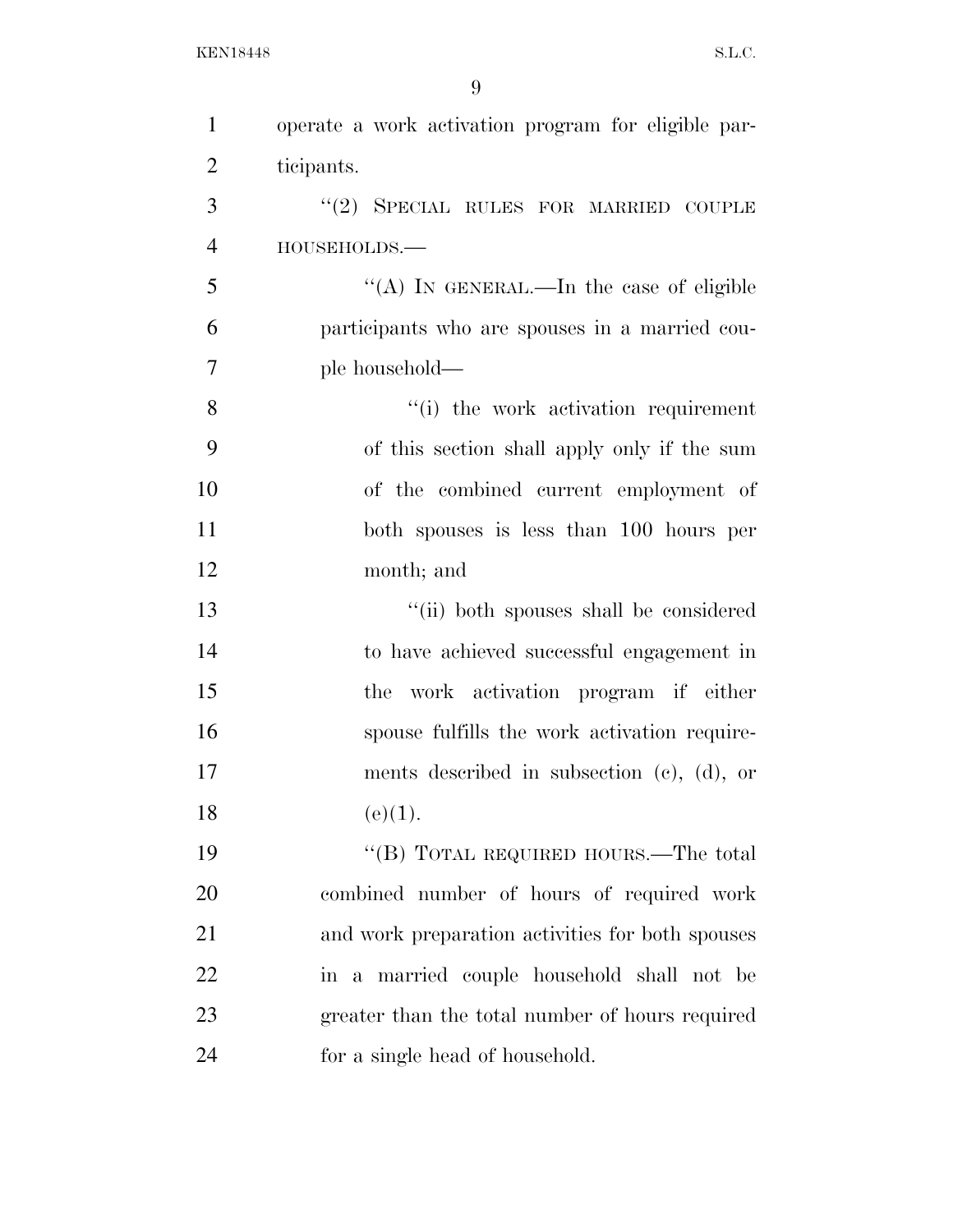| $\mathbf{1}$   | "(C) REQUIREMENT.—In carrying out this               |
|----------------|------------------------------------------------------|
| $\overline{2}$ | section, a State agency shall ensure that, for       |
| 3              | any month—                                           |
| $\overline{4}$ | $f'(i)$ the proportion that—                         |
| 5              | $\lq\lq$ (I) the number of married cou-              |
| 6              | ple households that are required to                  |
| $\overline{7}$ | participate in work activation under                 |
| 8              | this section in a month; bears to                    |
| 9              | $\lq\lq$ (II) the number of all house-               |
| 10             | holds that are required to participate               |
| 11             | in work activation under this section                |
| 12             | in the same month; is not greater                    |
| 13             | $than-$                                              |
| 14             | "(ii) the proportion that—                           |
| 15             | $\lq\lq$ (I) the number of all married               |
| 16             | couple households with eligible partici-             |
| 17             | pants in the month; bears to                         |
| 18             | $``(II)$ the number of all house-                    |
| 19             | holds with eligible participants in the              |
| 20             | same month.                                          |
| 21             | $``$ (c) SHORT-TERM INTERIM WORK ACTIVATION.—        |
| 22             | "(1) IN GENERAL.—A State agency may re-              |
| 23             | quire eligible participants who meet the criteria in |
| 24             | paragraph $(2)$ to engage in—                        |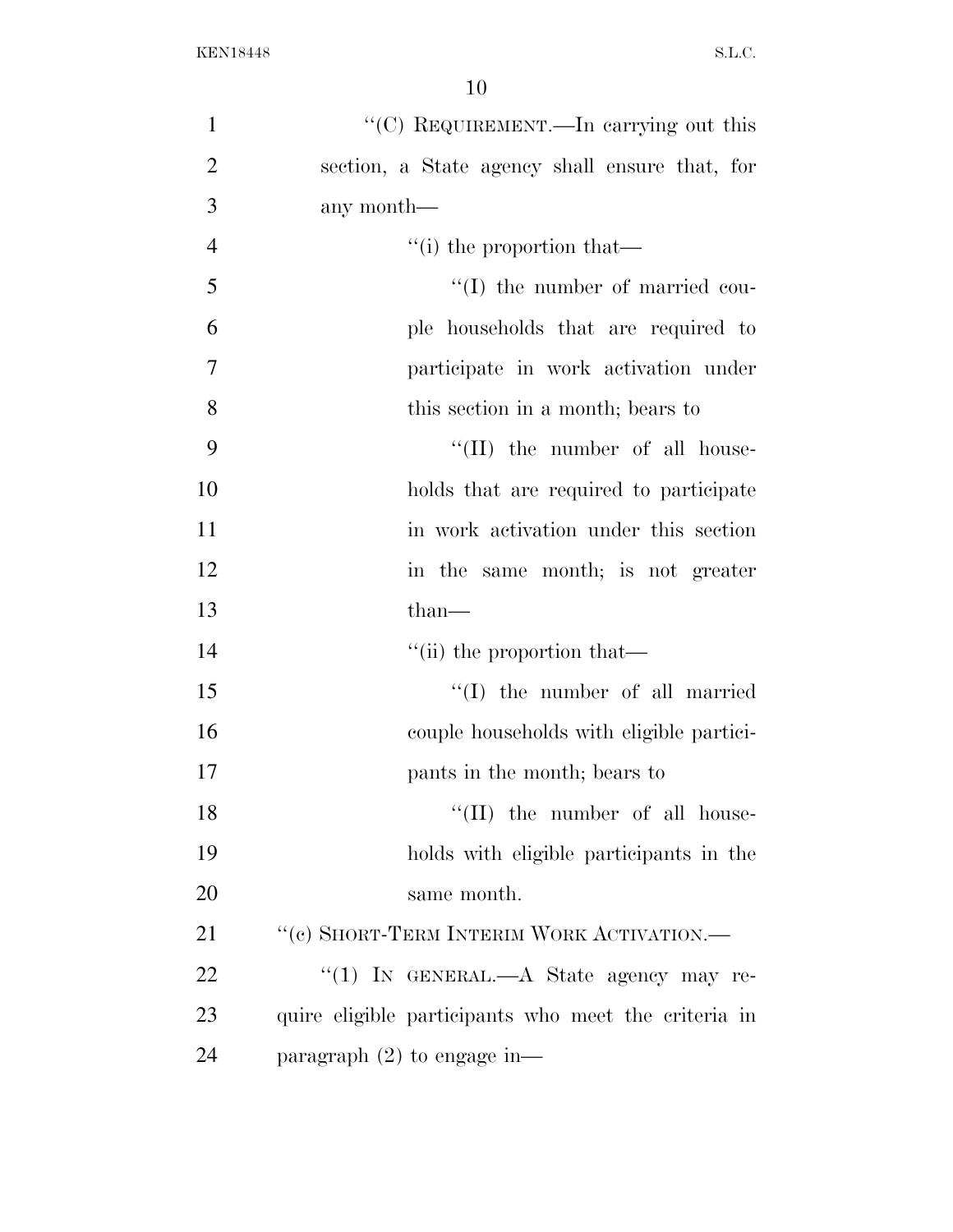| $\mathbf{1}$   | $\lq\lq$ ) interim work activation as described         |
|----------------|---------------------------------------------------------|
| $\overline{2}$ | in this subsection; or                                  |
| 3              | $\lq\lq$ full work activation as described in           |
| $\overline{4}$ | subsection (d).                                         |
| 5              | "(2) ELIGIBILITY.—A State agency may re-                |
| 6              | quire an eligible participant to participate in interim |
| 7              | work activation instead of full work activation if the  |
| 8              | eligible participant has not engaged in work activa-    |
| 9              | tion under this section in the preceding 3 years.       |
| 10             | "(3) REQUIRED JOB SEARCH.—A participant in              |
| 11             | interim work activation shall be required—              |
| 12             | $\lq\lq$ to participate in supervised job search        |
| 13             | for at least 6 hours per week; and                      |
| 14             | $\lq\lq$ (B) to engage in such additional activities    |
| 15             | as the State agency may require.                        |
| 16             | "(4) TIME LIMIT ON INTERIM WORK ACTIVA-                 |
| 17             | $TION$ .                                                |
| 18             | "(A) IN GENERAL.—An eligible participant                |
| 19             | shall not participate in interim work activation        |
| 20             | for more than 3 months.                                 |
| 21             | "(B) ADDITIONAL TIME.—After an eligible                 |
| 22             | participant has participated in interim work ac-        |
| 23             | tivation for 3 months, the State agency shall re-       |
| 24             | quire the eligible participant—                         |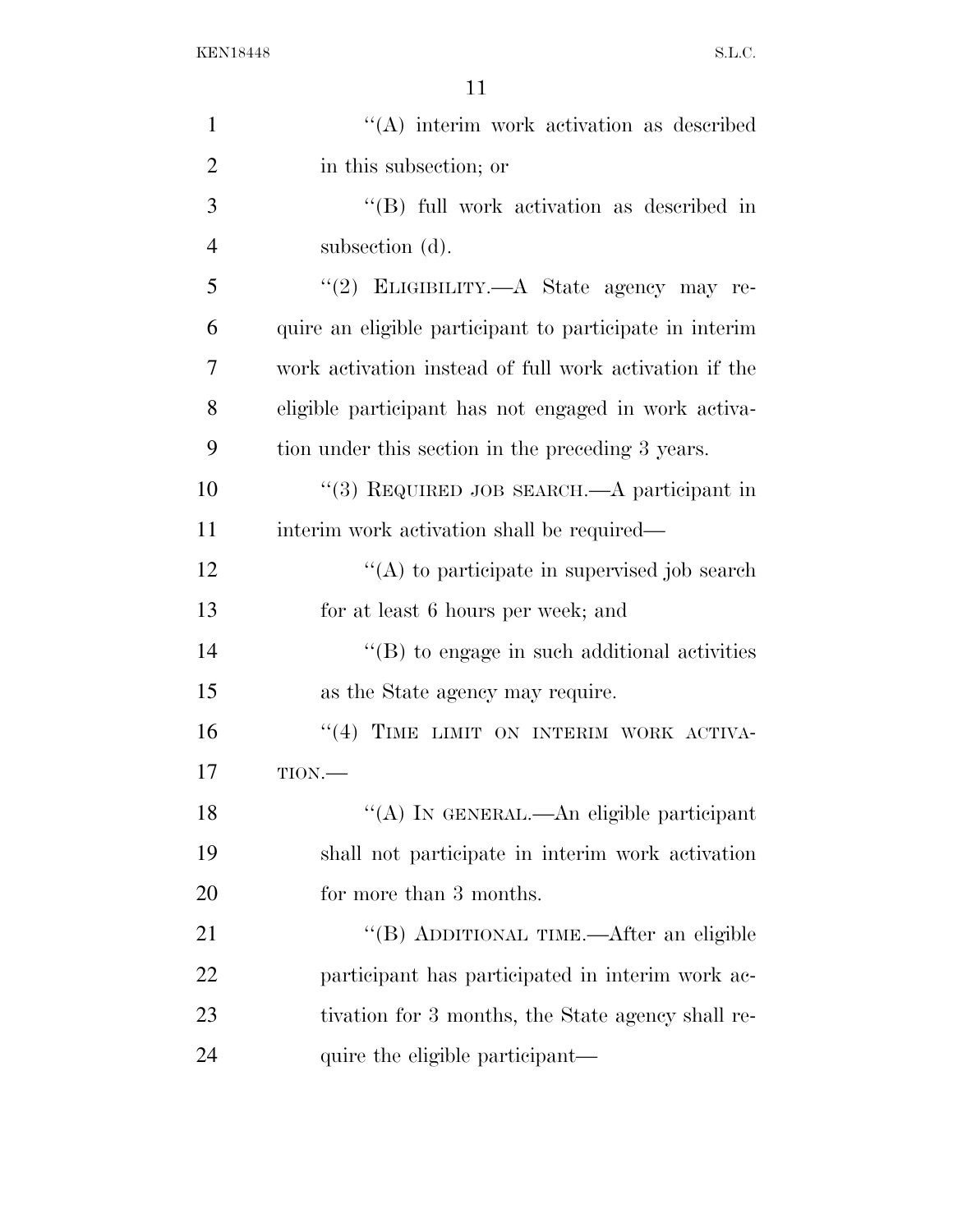| $\mathbf{1}$   | "(i) to maintain at least $100$ hours of                   |
|----------------|------------------------------------------------------------|
| $\overline{2}$ | employment per month; or                                   |
| 3              | "(ii) to participate in full work activa-                  |
| $\overline{4}$ | tion.                                                      |
| 5              | "(d) FULL WORK ACTIVATION.-                                |
| 6              | "(1) IN GENERAL.—As a condition of receiving               |
| $\overline{7}$ | supplemental nutrition assistance program funds            |
| 8              | under this Act, a State agency shall require all or        |
| 9              | part of the eligible participants in the State to en-      |
| 10             | gage in full work activation under this section.           |
| 11             | "(2) REQUIREMENTS.—An eligible participant                 |
| 12             | who is required to participate in full work activation     |
| 13             | in a month shall be required to engage in 1 or more        |
| 14             | work and work preparation activities for an average        |
| 15             | of 100 hours per month.                                    |
| 16             | "(3) LIMITATION.—Of the total number of re-                |
| 17             | quired hours described in paragraph (2), not fewer         |
| 18             | than 20 hours per week shall be attributable to an         |
| 19             | activity described in subparagraph $(A)$ , $(B)$ , $(C)$ , |
| 20             | (D), (E), (F), (G), (H), (L), (M), or (N) of sub-          |
| 21             | section $(a)(4)$ .                                         |
| 22             | "(4) PARTICIPATION IN COMMUNITY SERVICE                    |
| 23             | OR WORKFARE.—At least 10 percent of the eligible           |
| 24             | participants that a State requires to participate in       |
| 25             | full work activation under this section shall be re-       |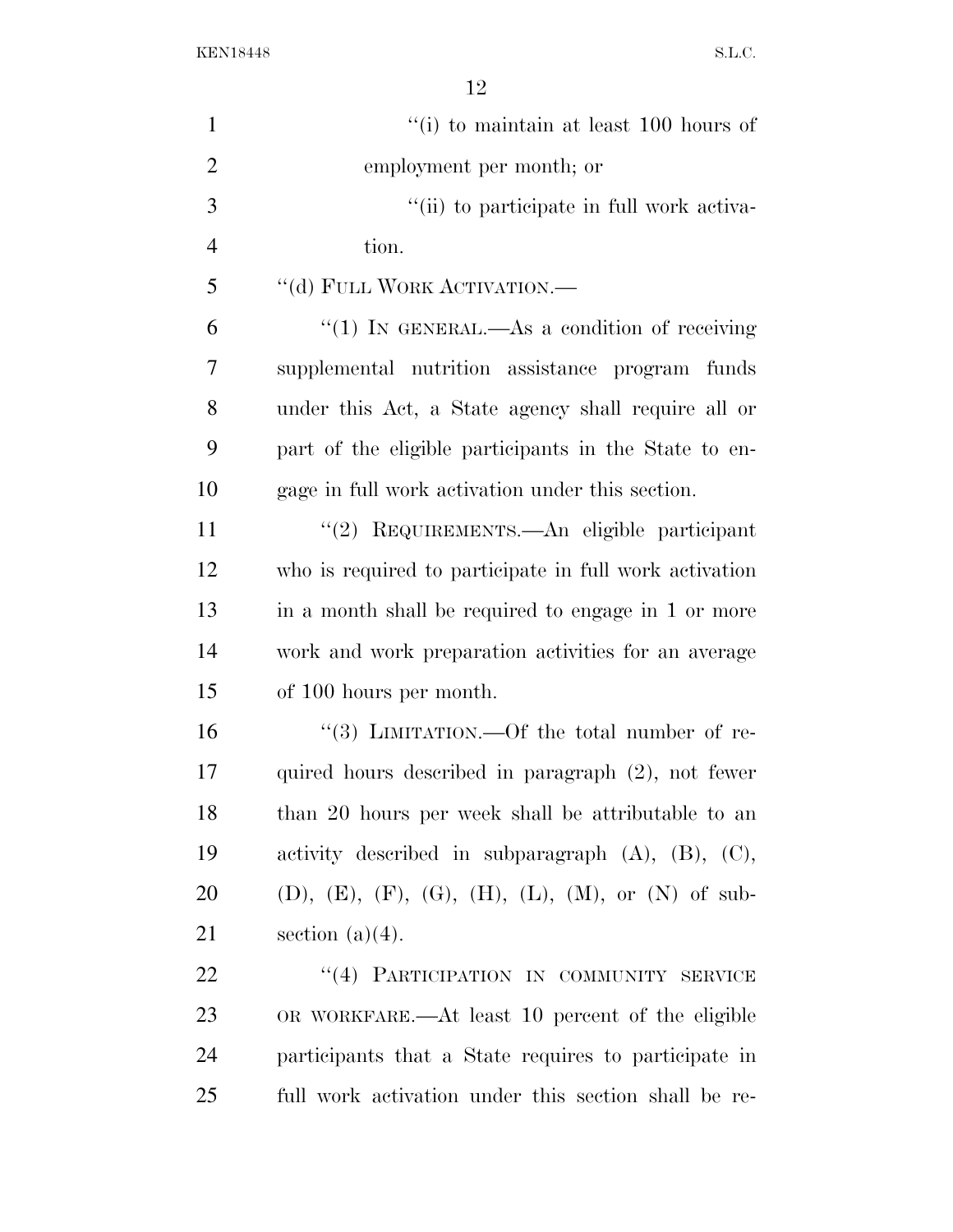| $\mathbf{1}$   | quired to participate in activities described in sub-                 |
|----------------|-----------------------------------------------------------------------|
| $\overline{2}$ | paragraph $(D)$ , $(G)$ , or $(M)$ of subsection $(a)(4)$ .           |
| 3              | "(5) WORK ACTIVATION NOT EMPLOYMENT.                                  |
| $\overline{4}$ | Other than unsubsidized employment described in                       |
| 5              | subsection $(a)(4)(A)$ , participation in work and work               |
| 6              | preparation activities under this section shall not                   |
| 7              | $be$ —                                                                |
| 8              | $\lq\lq$ considered to be employment; or                              |
| 9              | "(B) subject to any law pertaining to                                 |
| 10             | wages, compensation, hours, or conditions of                          |
| 11             | employment under any law administered by the                          |
| 12             | Secretary of Labor.                                                   |
| 13             | "(6) ADDITIONAL REQUIRED ACTIVITY.-Ex-                                |
| 14             | cept as provided in subsection (g), nothing in this                   |
| 15             | section prevents a State from requiring more than                     |
| 16             | 100 hours per month of participation in work and                      |
| 17             | work preparation activities.                                          |
| 18             | "(e) LIMITATIONS AND SPECIAL RULES.—                                  |
| 19             | $\cdot$ (1) SINGLE TEEN HEAD OF HOUSEHOLD OR                          |
| 20             | <b>WHO</b><br>MAINTAINS SATISFACTORY<br><b>MARRIED</b><br><b>TEEN</b> |
| 21             | SCHOOL ATTENDANCE.—For purposes of deter-                             |
| 22             | mining monthly participation rates under this sec-                    |
| 23             | tion, an eligible participant who is married or a head                |
| 24             | of household and who has not attained 20 years of                     |
| 25             | age shall be considered to have completed successful                  |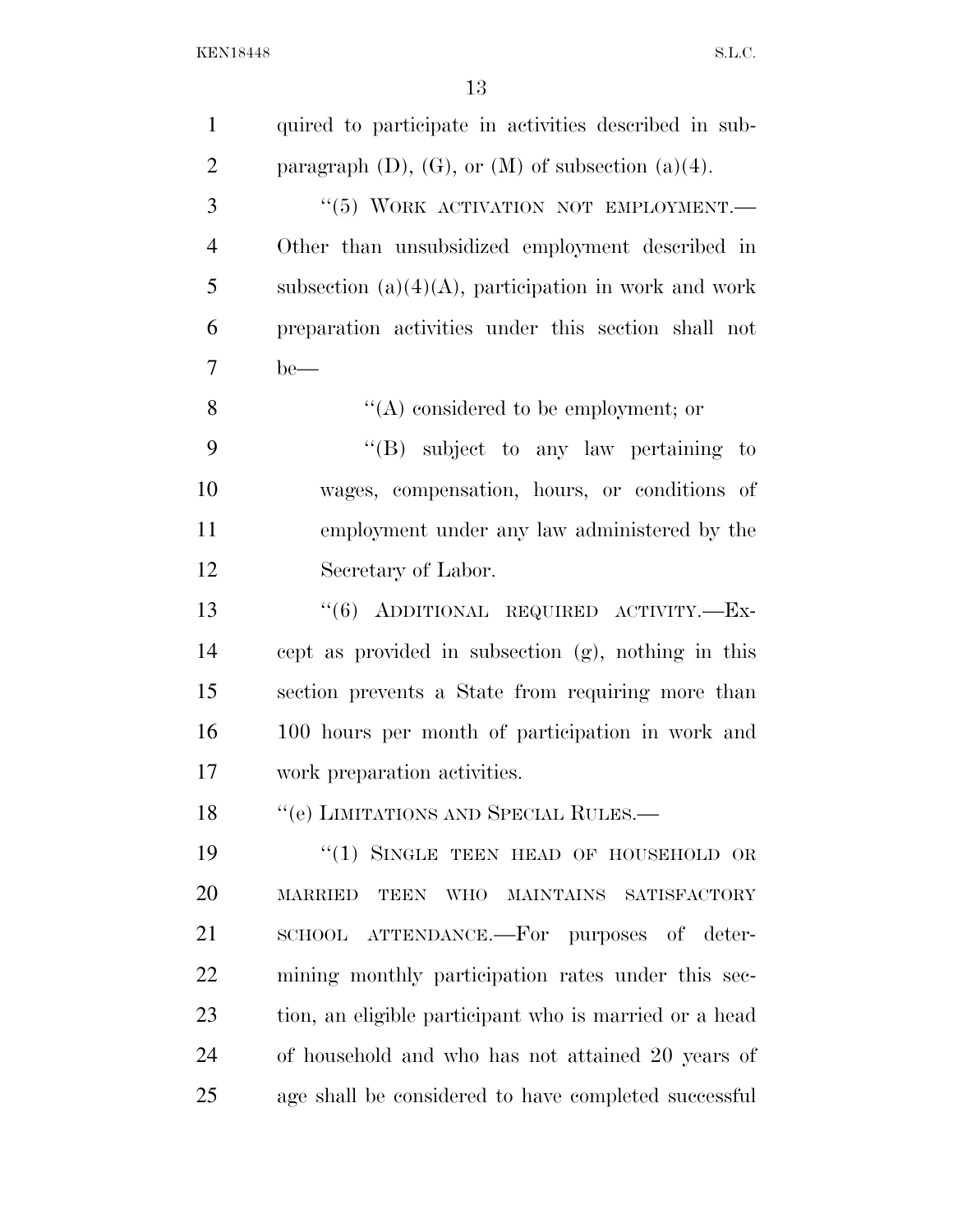| $\mathbf{1}$   | engagement in work activation for a month if the eli- |
|----------------|-------------------------------------------------------|
| $\overline{2}$ | gible participant-                                    |
| 3              | "(A) maintains satisfactory attendance at             |
| $\overline{4}$ | secondary school or the equivalent during the         |
| 5              | month; or                                             |
| 6              | "(B) participates in education directly re-           |
| $\overline{7}$ | lated to employment for an average of at least        |
| 8              | 20 hours per week during the month.                   |
| 9              | "(2) LIMITATION ON NUMBER OF PERSONS                  |
| 10             | WHO MAY BE TREATED AS ENGAGED IN WORK ACTI-           |
| 11             | VATION BY REASON OF PARTICIPATION IN<br>EDU-          |
| 12             | CATIONAL ACTIVITIES.—For purposes of deter-           |
| 13             | mining monthly participation rates under this sec-    |
| 14             | tion, not more than 30 percent of the number of in-   |
| 15             | dividuals in a State who are treated as having com-   |
| 16             | pleted successful engagement in work activation for   |
| 17             | a month may be individuals who are determined to      |
| 18             | be engaged in work activation for the month by rea-   |
| 19             | son of participation in vocational educational train- |
| 20             | ing.                                                  |
| 21             | "(f) STATE OPTION FOR PARTICIPATION REQUIRE-          |
| 22             | MENT EXEMPTIONS.                                      |
| 23             | "(1) IN GENERAL.—For any fiscal year, a State         |
| 24             | agency, at the option of the State agency, may—       |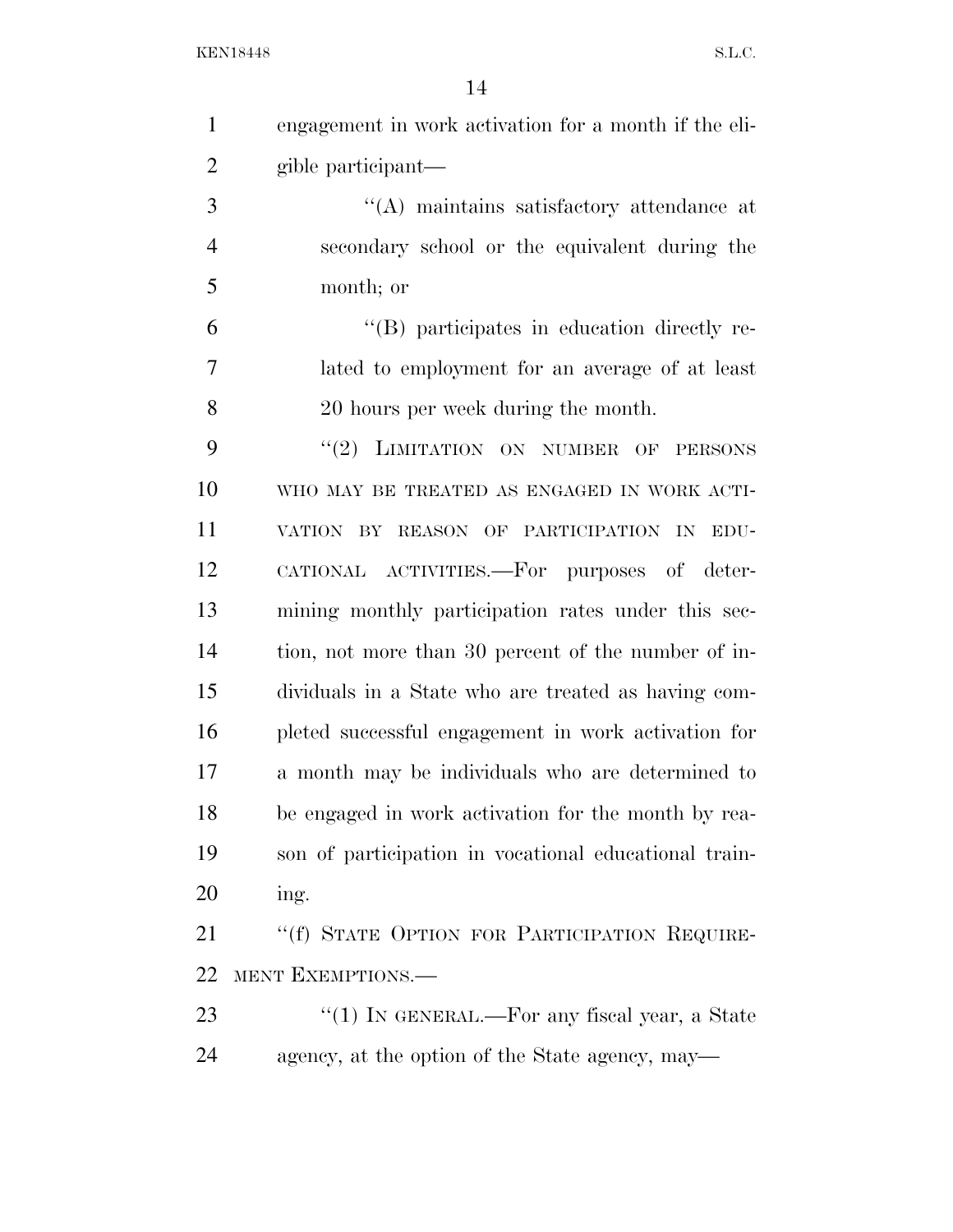1 ''(A) exempt a household that includes a child who has not attained 12 months of age from engaging in work activation; and ''(B) disregard that household in deter- mining the monthly participation rates under this section until the child has attained 12 months of age. 8 "(2) EXCLUSION.—For purposes of determining monthly participation rates under this section, a household that includes a child who has not attained 6 years of age shall be considered to be successfully engaged in work activation for a month if a member of the household receiving supplemental nutrition as- sistance program benefits is engaged in work activa- tion for an average of at least 20 hours per week during the month. 17 <sup>''</sup>(g) PENALTIES AGAINST INDIVIDUALS.— 18 "(1) IN GENERAL.—Except as provided in para- graph (3), if an eligible participant in a household receiving assistance under the State program funded under this section fails to complete successful en- gagement in work activation in accordance with this section, the State agency shall—  $\langle A \rangle$  in accordance with paragraph (2), re-duce the amount of assistance otherwise pay-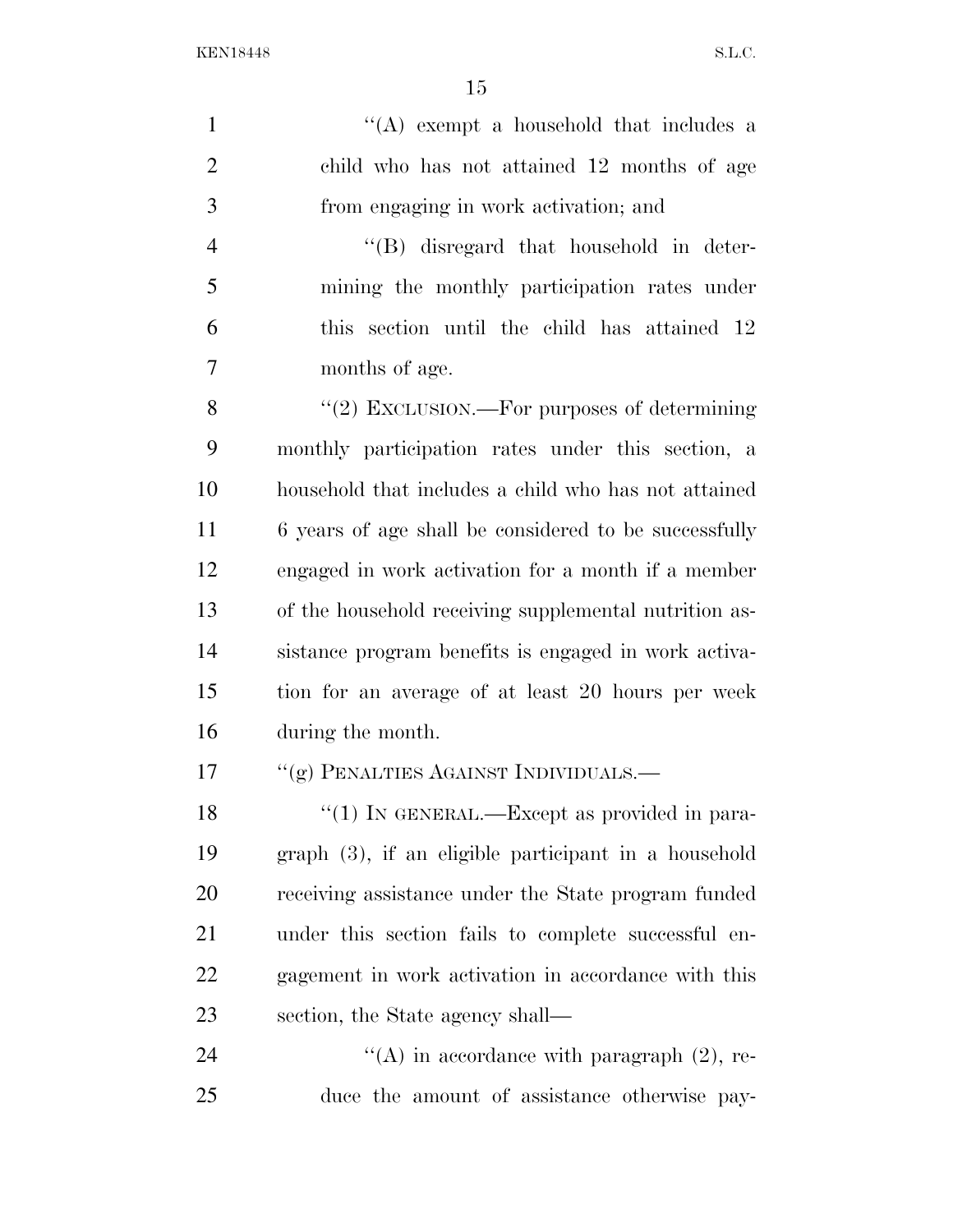| $\mathbf{1}$   | able to the entire household pro rata (or more,        |
|----------------|--------------------------------------------------------|
| $\overline{2}$ | at the option of the State agency) with respect        |
| 3              | to the month immediately after any month in            |
| $\overline{4}$ | which the eligible participant fails to perform;       |
| 5              | <b>or</b>                                              |
| 6              | $\lq\lq$ terminate the assistance entirely.            |
| $\overline{7}$ | "(2) PRO RATA REDUCTION.—For purposes of               |
| 8              | paragraph $(1)(A)$ , the amount of the pro rata reduc- |
| 9              | tion shall equal the product obtained by multi-        |
| 10             | $plying$ —                                             |
| 11             | $\lq\lq$ the normal monthly amount of assist-          |
| 12             | ance to the entire household that would have           |
| 13             | been received if not for the reduction under           |
| 14             | paragraph $(1)(A)$ ; by                                |
| 15             | $\lq\lq (B)$ the proportion that—                      |
| 16             | "(i) the hours of required work and                    |
| 17             | work preparation activities performed by               |
| 18             | the eligible participant during the month;             |
| 19             | bears to                                               |
| 20             | "(ii) the number or hours of work and                  |
| 21             | work preparation activities the State agen-            |
| 22             | cy required the eligible participant to per-           |
| 23             | form in accordance with this section.                  |
| 24             | "(3) EXCEPTION.—A State may not reduce or              |
| 25             | terminate assistance under the State program fund-     |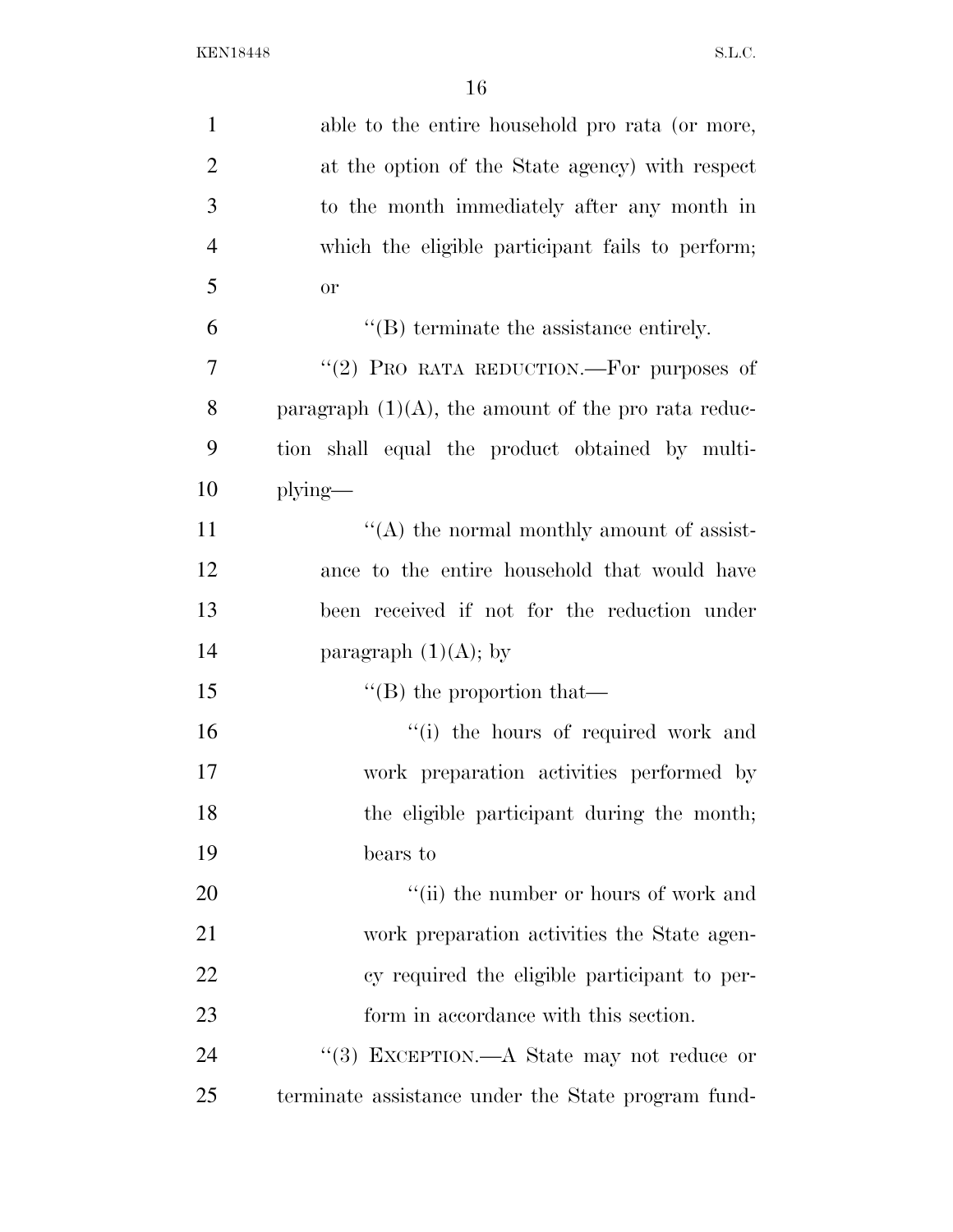| $\mathbf{1}$   | ed under this section or any other State program             |
|----------------|--------------------------------------------------------------|
| $\overline{2}$ | funded with qualified State expenditures (as defined         |
| 3              | in section $409(a)(7)(B)$ of the Social Security Act         |
| $\overline{4}$ | $(42 \text{ U.S.C. } 609(a)(7)(B))$ based on a refusal of an |
| 5              | eligible participant to engage in work and work              |
| 6              | preparation activities required under this section           |
| $\overline{7}$ | $if$ —                                                       |
| 8              | "(A) the eligible participant is a single cus-               |
| 9              | todial parent caring for a child who has not at-             |
| 10             | tained 6 years of age; and                                   |
| 11             | "(B) the eligible participant proves that                    |
| 12             | the eligible participant has a demonstrated in-              |
| 13             | ability (as determined by the State agency) to               |
| 14             | obtain needed child care, due to—                            |
| 15             | "(i) unavailability of appropriate child                     |
| 16             | care within a reasonable distance from the                   |
| 17             | home or work site of the eligible partici-                   |
| 18             | pant; or                                                     |
| 19             | "(ii) unavailability of all affordable                       |
| 20             | child care arrangements, including formal                    |
| 21             | child care and all informal child care by a                  |
| 22             | relative or under other arrangements.                        |
| 23             | "(h) LIMITATION ON HOURS OF REQUIRED PARTICI-                |
| 24             | PATION IN COMMUNITY SERVICE OR WORKFARE.                     |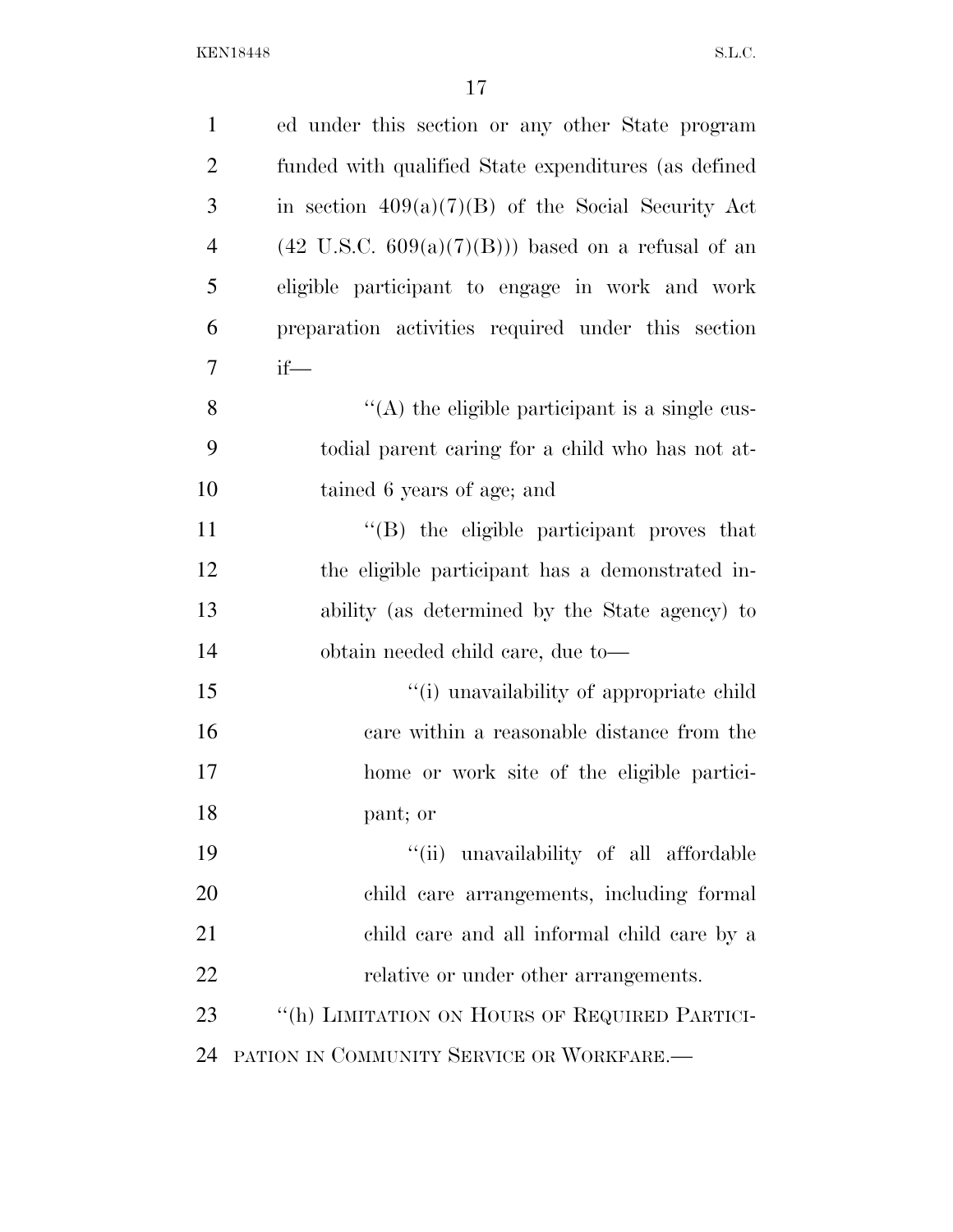| $\mathbf{1}$   | "(1) IN GENERAL.—The maximum number of                      |
|----------------|-------------------------------------------------------------|
| $\overline{2}$ | hours during a month that an eligible participant           |
| 3              | shall be required under this section to work in a           |
| $\overline{4}$ | community service program or a workfare program             |
| 5              | under section 20 shall not exceed the quotient ob-          |
| 6              | tained by dividing—                                         |
| 7              | $\lq\lq$ the total dollar cost of all means-test-           |
| 8              | ed benefits received by the household for that              |
| 9              | month, as determined under paragraph $(2)$ ; by             |
| 10             | "(B) the Federal minimum wage.                              |
| 11             | "(2) TOTAL DOLLAR COST OF ALL MEANS-                        |
| 12             | TESTED BENEFITS DEFINED.-                                   |
| 13             | "(A) IN GENERAL.—Except as provided in                      |
| 14             | subparagraph (B), the total dollar cost of all              |
| 15             | means-tested benefits shall equal the sum of the            |
| 16             | dollar cost of all benefits received by the house-          |
| 17             | hold from—                                                  |
| 18             | "(i) the supplemental nutrition assist-                     |
| 19             | ance program;                                               |
| 20             | "(ii) the State program funded under                        |
| 21             | part A of title IV of the Social Security                   |
| 22             | Act $(42 \text{ U.S.C. } 601 \text{ et seq.})$ or any other |
| 23             | State program funded with qualified State                   |
| 24             | expenditures (as defined in<br>section                      |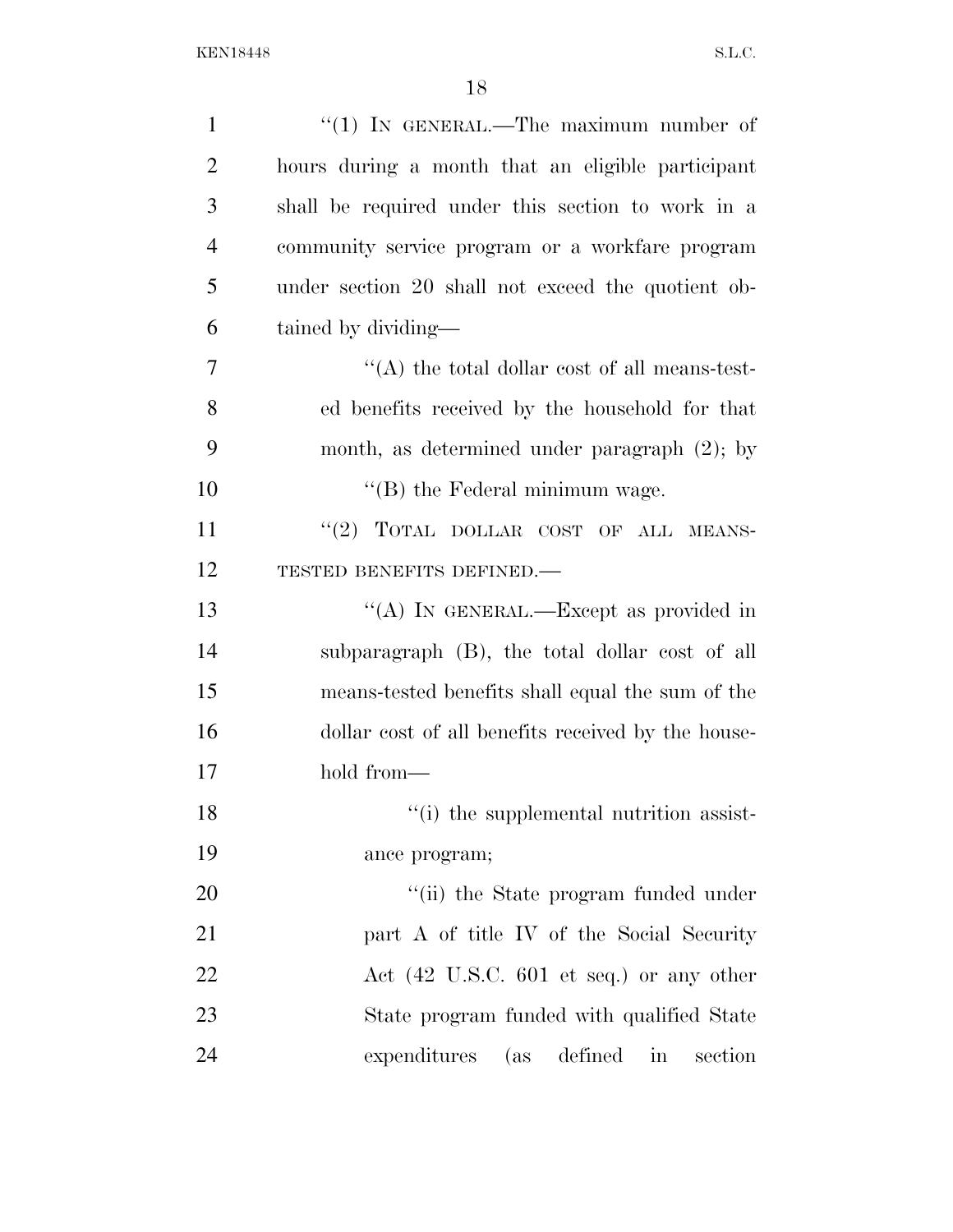| $\mathbf{1}$   | $409(a)(7)(B)(i)$ of that Act (42 U.S.C.            |
|----------------|-----------------------------------------------------|
| $\overline{2}$ | $609(a)(7)(B)(i))$ ; and                            |
| 3              | "(iii) any assistance provided to a                 |
| $\overline{4}$ | household, landlord, or public housing              |
| 5              | agency (as defined in section $3(b)(6)$ of the      |
| 6              | United States Housing Act of 1937 (42)              |
| $\overline{7}$ | U.S.C. $1437a(b)(6)$ ) to subsidize the rent-       |
| 8              | al payment for a dwelling unit, including           |
| 9              | assistance provided for public housing              |
| 10             | dwelling units under section 3 of the               |
| 11             | United States Housing Act of 1937 (42)              |
| 12             | U.S.C. 1437a) and assistance provided               |
| 13             | under section $8$ of that Act $(42 \text{ U.S.C.})$ |
| 14             | 1437f).                                             |
| 15             | "(B) VALUE OF BENEFITS DURING SANC-                 |
| 16             | TION.—For purposes of subparagraph (A), if          |
| 17             | the dollar value of 1 or more benefits received     |
| 18             | by a household in a month has been reduced          |
| 19             | under subsection (g) or another sanction re-        |
| 20             | quirement, the calculated dollar value of the       |
| 21             | sanctioned benefits shall equal the dollar value    |
| 22             | of the benefit that would have been received if     |
| 23             | the benefit had not been reduced by the sanc-       |
| 24             | tion.                                               |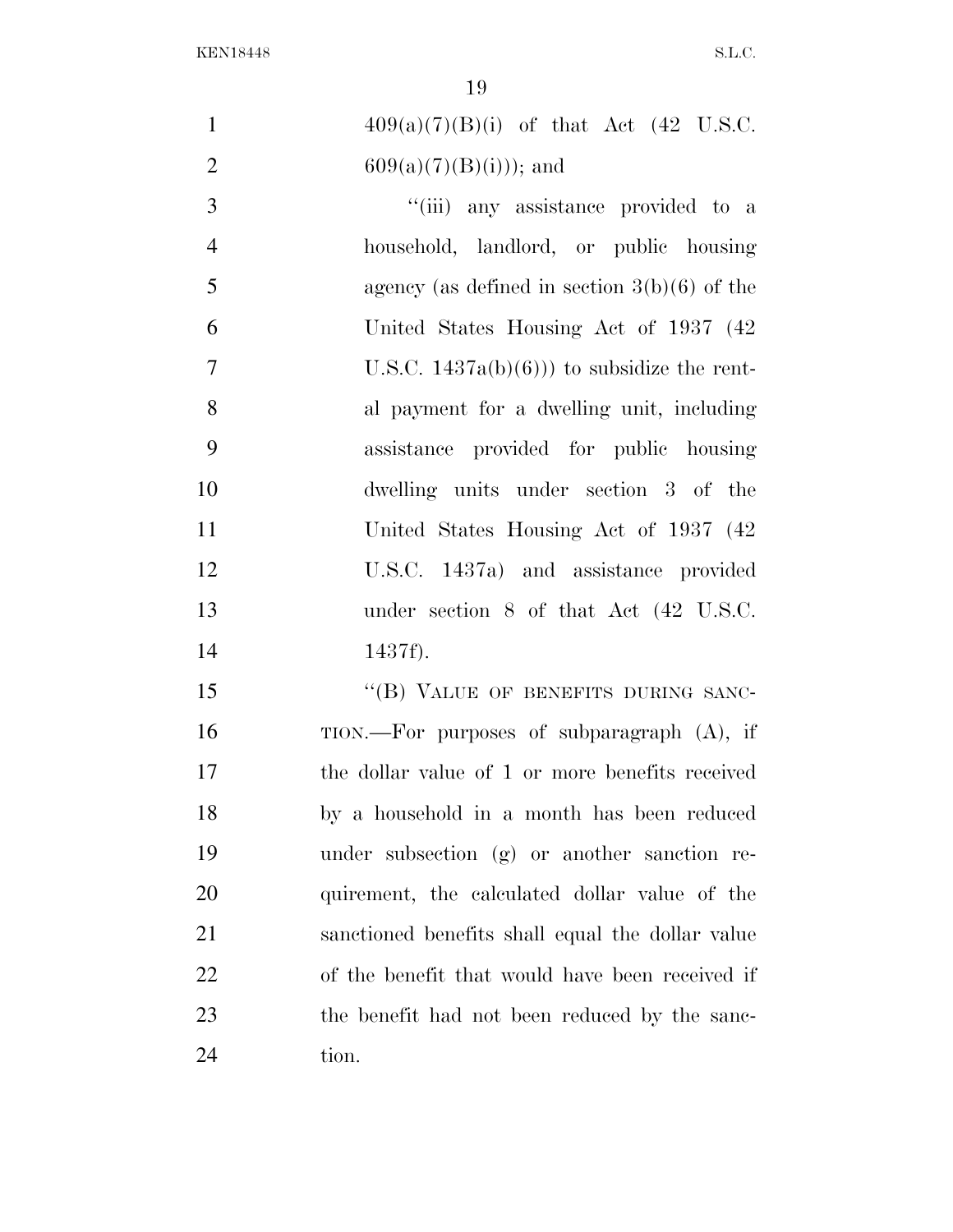''(3) ADDITIONAL ACTIVITIES.—Nothing in this subsection prevents a State agency from requiring an eligible participant to engage in activities not de- scribed in paragraph (1) for additional hours during the month.

''(i) WORK ACTIVATION PARTICIPATION GOALS.—

7 "(1) IN GENERAL.—As a condition of receiving supplemental nutrition assistance program funds under this Act, except as provided in paragraph (2), a State agency shall achieve for each quarter of the fiscal year with respect to all eligible participants re- ceiving assistance under the State program funded under this section for that fiscal year at least the participation rate specified in the following table:

| "If the fiscal year is: | The quarterly<br>participation rate<br>shall be at least: |
|-------------------------|-----------------------------------------------------------|
|                         | 20 percent                                                |
|                         | 35 percent                                                |
|                         | 50 percent                                                |
|                         | 65 percent                                                |
| 2023                    | 80 percent.                                               |

 ''(2) ADJUSTMENT IF RECESSIONARY PE- RIOD.—If the average national unemployment rate during a quarter of a fiscal year, as determined by the Bureau of Labor Statistics of the Department of Labor, is more than 8 percent, the participation goal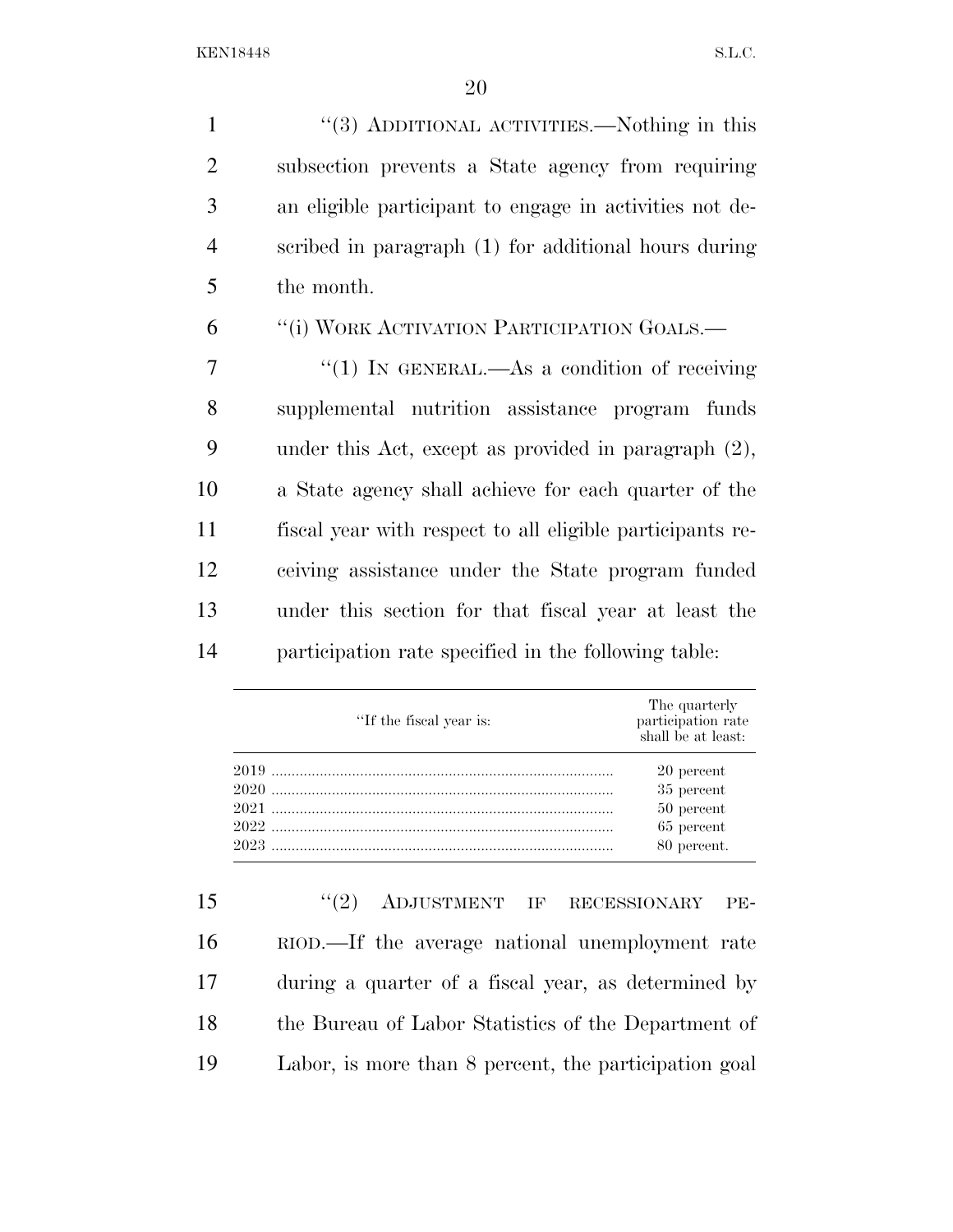| $\mathbf{1}$   | for the immediately succeeding quarter shall equal            |
|----------------|---------------------------------------------------------------|
| $\overline{2}$ | the product obtained by multiplying—                          |
| 3              | $\lq\lq$ the applicable quarterly participation               |
| $\overline{4}$ | rate under paragraph $(1)$ ; by                               |
| 5              | $\text{``(B) 0.8.}$                                           |
| 6              | "(j) CALCULATION OF WORK ACTIVATION PARTICI-                  |
| 7              | PATION RATES.                                                 |
| 8              | "(1) DEFINITION OF SANCTIONED<br>RECIPI-                      |
| 9              | ENT.—In this subsection, the term 'sanctioned re-             |
| 10             | cipient' means any eligible participant who—                  |
| 11             | $\lq\lq$ was required to participate in work                  |
| 12             | activation in a month;                                        |
| 13             | "(B) failed to perform the assigned work                      |
| 14             | and work preparation activities so as to meet                 |
| 15             | the relevant hourly requirements in subsection                |
| 16             | (e), (d), or (e)(2); and                                      |
| 17             | $\lq\lq$ <sup>*</sup> (C) was sanctioned by a reduced benefit |
| 18             | payment in the subsequent month under sub-                    |
| 19             | section $(g)$ .                                               |
| 20             | (2)<br>REQUIREMENTS.—The work activation                      |
| 21             | participation rate for a State for any quarter of a           |
| 22             | fiscal year shall equal the average of the monthly            |
| 23             | participation rates for the State during the 3                |
| 24             | months of that quarter.                                       |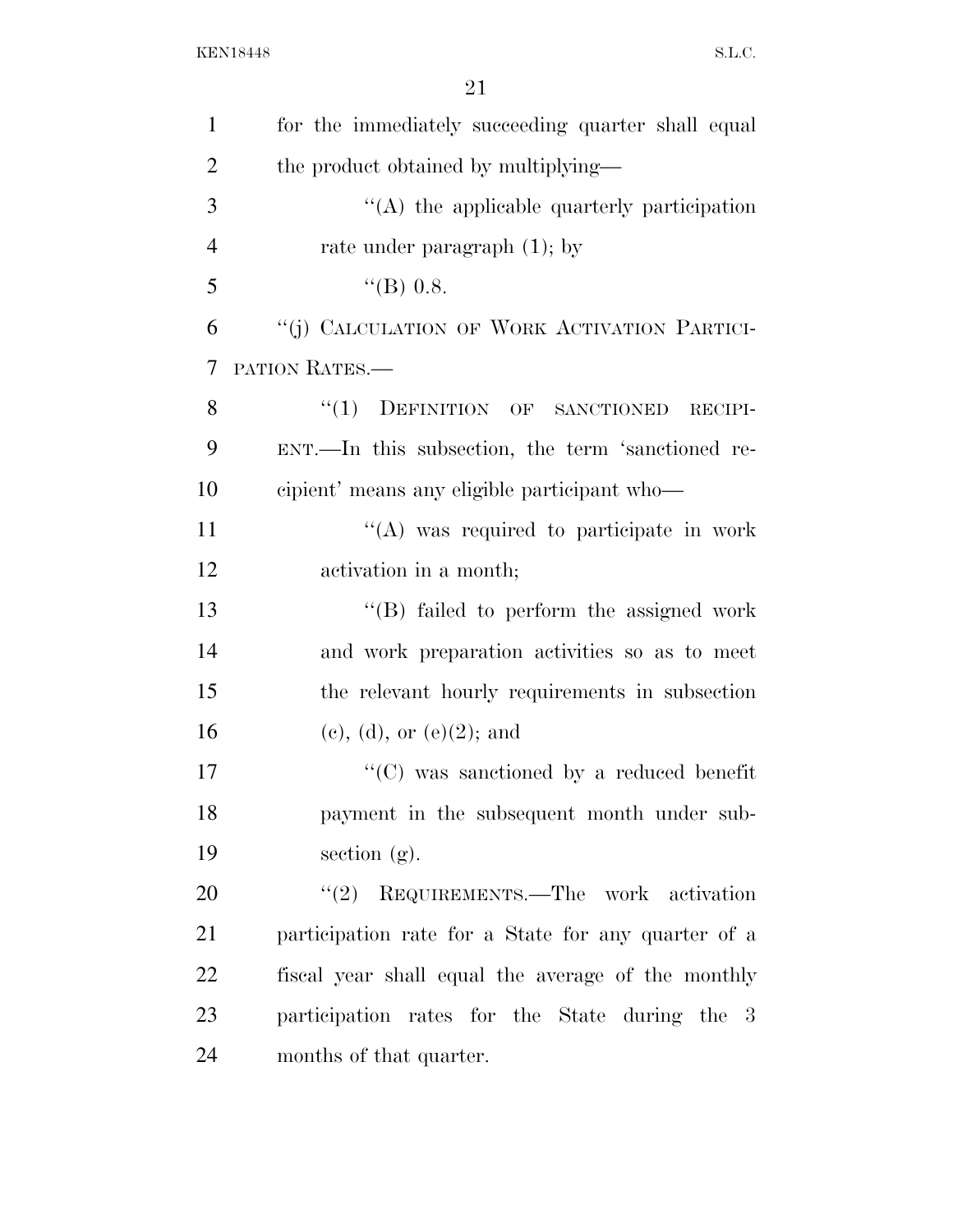| $\mathbf{1}$   | (3)<br>MONTHLY PARTICIPATION RATE.-For                  |
|----------------|---------------------------------------------------------|
| $\overline{2}$ | purposes of paragraph $(2)$ , the monthly participation |
| 3              | rate shall equal the ratio of all countable partici-    |
| $\overline{4}$ | pants to all eligible participants in the month, as de- |
| 5              | termined under paragraph (4).                           |
| 6              | "(4) RATIO OF ALL COUNTABLE PARTICIPANTS                |
| 7              | TO ALL ELIGIBLE PARTICIPANTS.—Subject to para-          |
| 8              | graph (5), the ratio of all countable participants to   |
| 9              | all eligible participants in a month equals the pro-    |
| 10             | portion that—                                           |
| 11             | "(A) the sum obtained by adding—                        |
| 12             | "(i) all eligible participants who-                     |
| 13             | "(I) were required by the State                         |
| 14             | to engage in interim work activation,                   |
| 15             | full work activation, or education                      |
| 16             | under subsection $(e)(1)$ during the                    |
| 17             | month; and                                              |
| 18             | $\lq\lq$ (II) fulfilled the criteria for suc-           |
| 19             | cessful engagement in work activation                   |
| 20             | for that activity during the month;                     |
| 21             | and                                                     |
| 22             | "(ii) all sanctioned recipients for that                |
| 23             | month; bears to                                         |
| 24             | "(B) the average number of eligible par-                |
| 25             | ticipants in the State in that month.                   |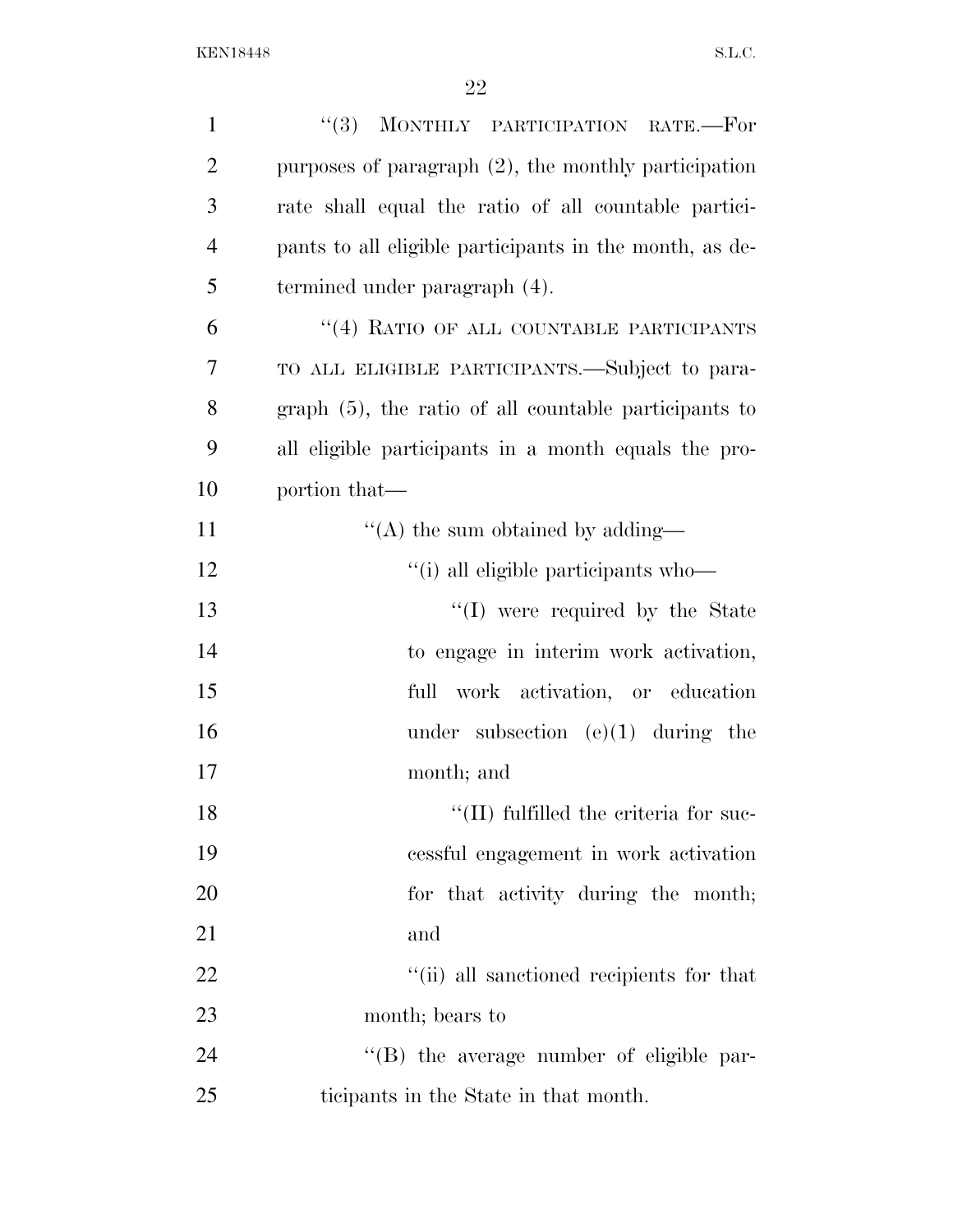1 ''(5) MULTIPLE ELIGIBLE PARTICIPANTS.—A married couple household consisting of more than 1 eligible participant shall be counted as a single eligi- ble participant for purposes of calculating the par-ticipation rate under this subsection.

 ''(k) PENALTIES FOR INADEQUATE STATE PERFORM-ANCE.—

8 "(1) In GENERAL.—Beginning in the first quarter of fiscal year 2020 and for each subsequent quarter of fiscal year 2020 and of each subsequent fiscal year, each State shall count the monthly aver- age number of countable participants under this sec-tion.

14 "(2) REDUCTION IN FUNDING.—If the monthly average number of countable participants in a State of a fiscal year is not sufficient to fulfill the relevant work activation participation goal under subsection (i) during that quarter, the supplemental nutrition assistance program funding for the State under this Act shall be reduced for the fiscal quarter that be- gins 180 days after the first day of the quarter in which the inadequate performance occurred in ac-cordance with paragraph (3).

24 "(3) FUNDING IN PENALIZED QUARTER.—The total amount of funding a State shall receive for all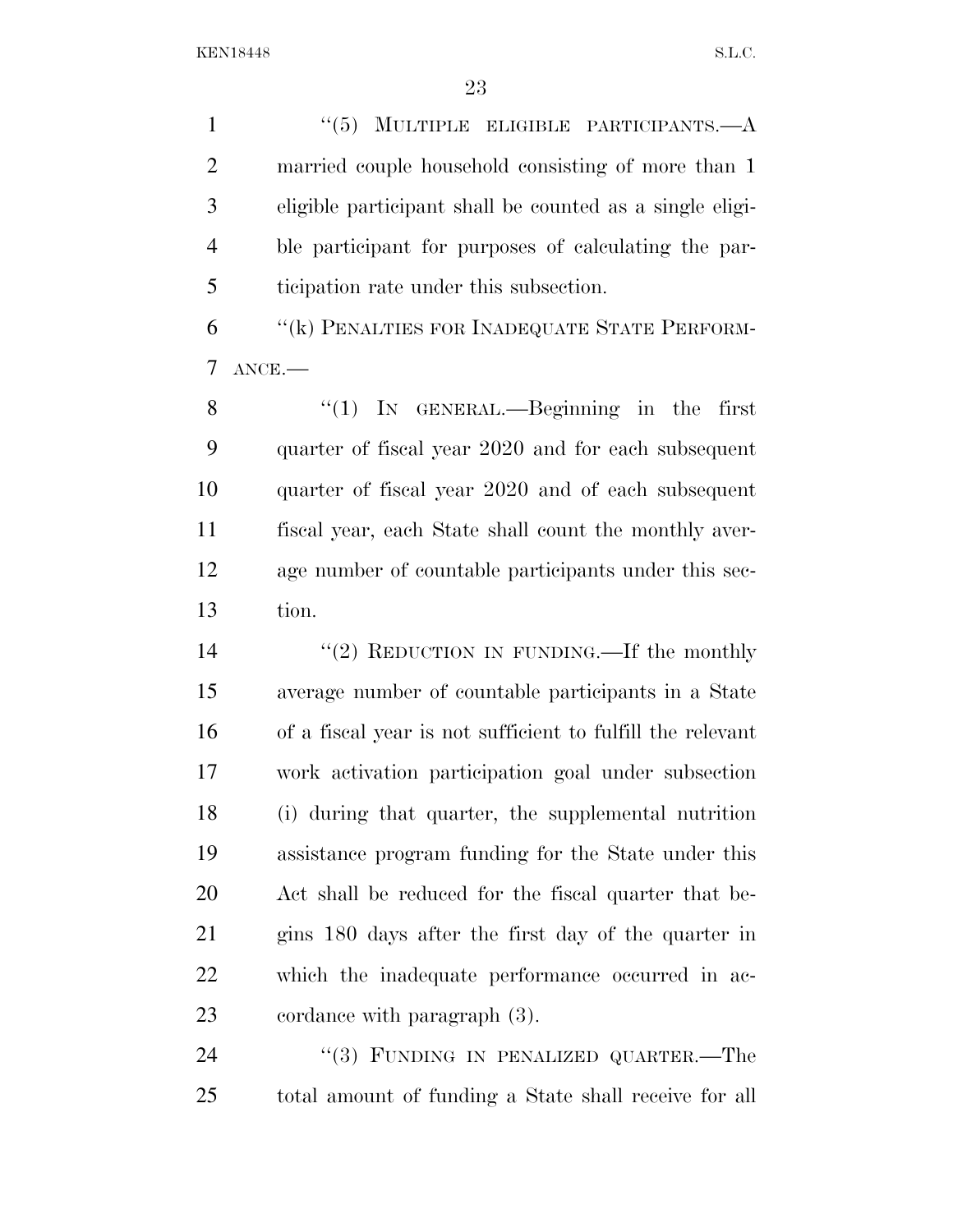| $\mathbf{1}$   | households with eligible participants for a quarter |
|----------------|-----------------------------------------------------|
| $\overline{2}$ | for which funding is reduced under paragraph (2)    |
| 3              | shall equal the product obtained by multiplying—    |
| $\overline{4}$ | $\lq\lq$ the total amount of funding that the       |
| 5              | State would have received in the preceding          |
| 6              | quarter for all households with eligible partici-   |
| 7              | pants if no reduction had been in place; by         |
| 8              | "(B) the ratio of all countable participants        |
| 9              | to all eligible participants (as determined under   |
| 10             | subsection $(j)(4)$ for the quarter that began      |
| 11             | 180 days before the first day of the quarter for    |
| 12             | which funding is reduced.                           |
| 13             | ``(1)<br>FUNDING TO ADMINISTER WORK ACTIVA-         |
| 14             | $TION$ .                                            |
| 15             | $``(1)$ TANF FUNDING.—                              |
| 16             | "(A) IN GENERAL.—Notwithstanding any                |
| 17             | other provision of law, for fiscal year 2019 and    |
| 18             | each subsequent fiscal year, a State that re-       |
| 19             | ceives supplemental nutrition assistance pro-       |
| 20             | gram funds under this Act may use during that       |
| 21             | fiscal year to carry out the work activation pro-   |
| 22             | gram of the State under this section—               |
| 23             | "(i) any of the Federal funds available             |
| 24             | to the State through the State program              |
| 25             | funded under part $A$ of title IV of the So-        |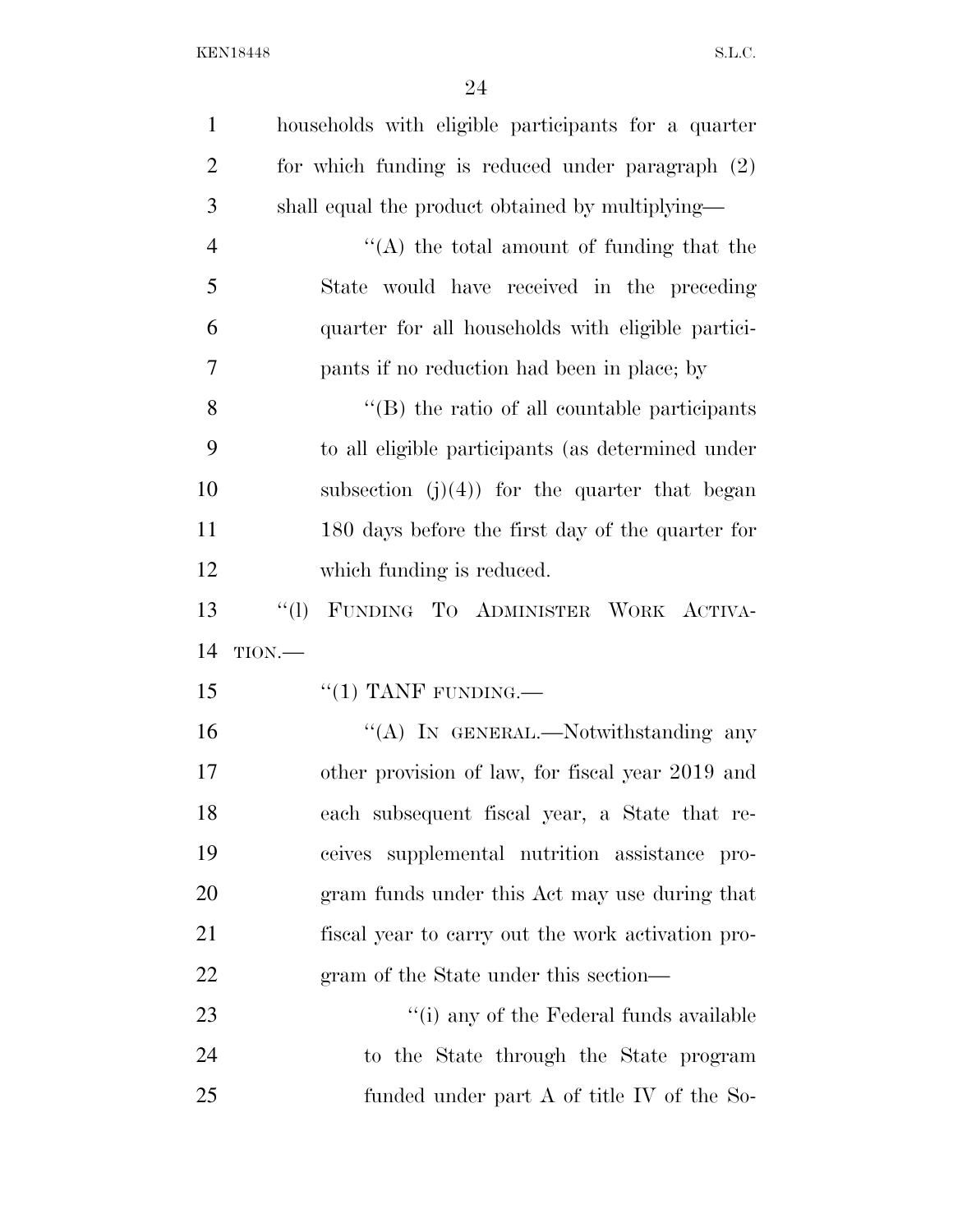| $\mathbf{1}$   | cial Security Act (42 U.S.C. 601 et seq.)             |
|----------------|-------------------------------------------------------|
| $\overline{2}$ | in that fiscal year; and                              |
| 3              | "(ii) any of the funds from State                     |
| $\overline{4}$ | sources allocated to the operation of the             |
| 5              | program described in clause (i).                      |
| 6              | "(B) EFFECT.—Any State that uses State                |
| $\overline{7}$ | funds allocated to the State program funded           |
| 8              | under part A of title IV of the Social Security       |
| 9              | Act (42 U.S.C. 601 et seq.) to administer the         |
| 10             | work activation program of that State under           |
| 11             | this section may treat those funds as qualified       |
| 12             | State expenditures (as defined in section             |
| 13             | $409(a)(7)(B)(i)$ of that Act $(42 \text{ U.S.C.})$   |
| 14             | $609(a)(7)(B(i))$ for purposes of meeting the         |
| 15             | requirements of section $409(a)(7)$ of that Act       |
| 16             | $(42 \text{ U.S.C. } 609(a)(7))$ in that fiscal year. |
| 17             | "(2) WORKFORCE INVESTMENT ACT FUND-                   |
| 18             | ING.—Notwithstanding any other provision of law,      |
| 19             | for fiscal year 2019 and each subsequent fiscal year, |
| 20             | a State that receives Federal funds under the Work-   |
| 21             | force Investment Act of 1998 (29 U.S.C. 2801 et       |
| 22             | seq.) may use up to 50 percent of those funds dur-    |
| 23             | ing that fiscal year to carry out the work activation |
| 24             | program of the State under this section.              |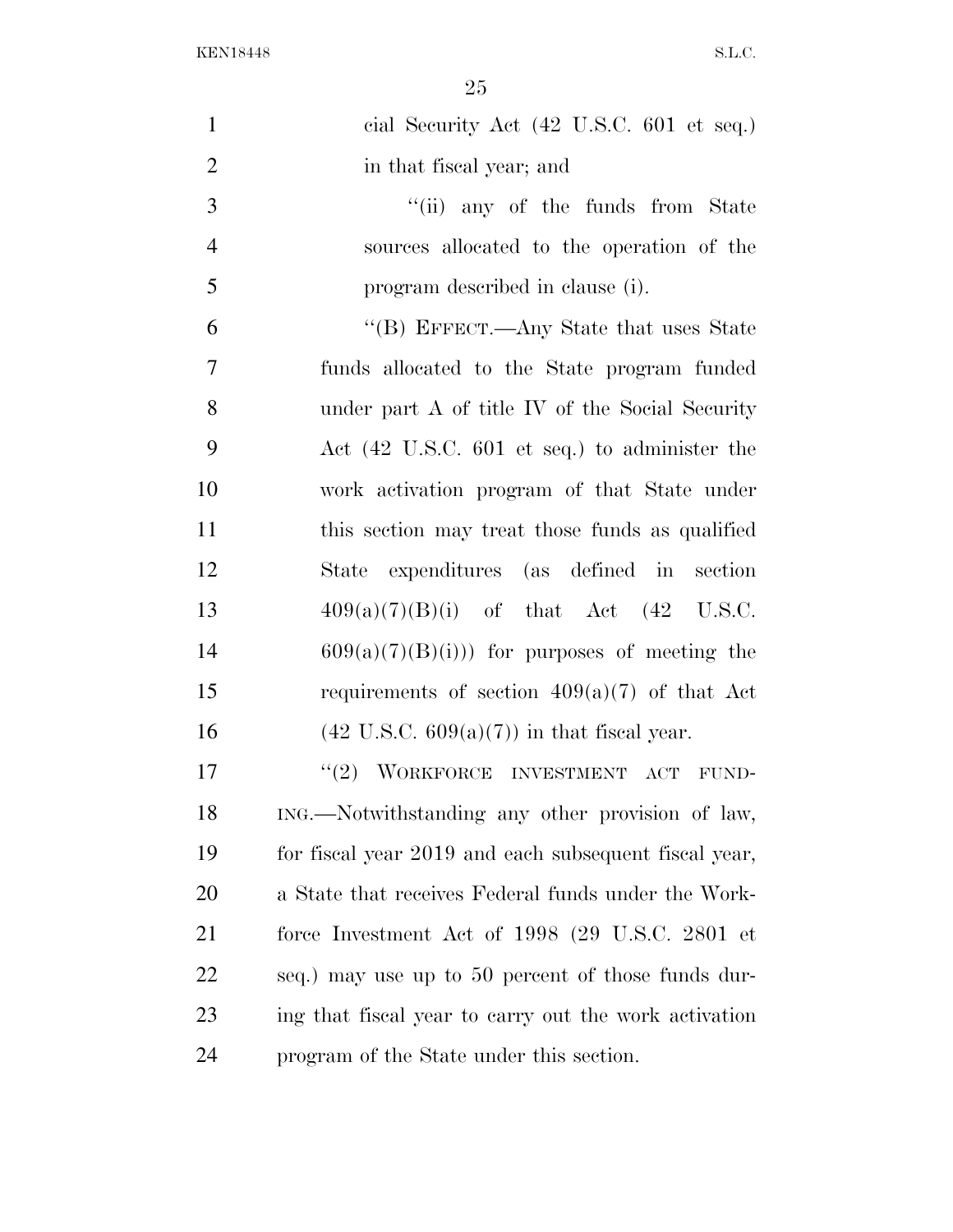| $\mathbf{1}$   | "(3) SUPPLEMENTAL NUTRITION ASSISTANCE                    |
|----------------|-----------------------------------------------------------|
| $\overline{2}$ | PROGRAM EMPLOYMENT AND TRAINING PROGRAM.-                 |
| 3              | Notwithstanding any other provision of law, for fis-      |
| $\overline{4}$ | cal year 2019 and each subsequent fiscal year, a          |
| 5              | State that receives Federal funds under this Act for      |
| 6              | an employment and training program under section          |
| 7              | $6(d)$ may use those funds during that fiscal year to     |
| 8              | carry out the work activation program of the State        |
| 9              | under this section.".                                     |
| 10             | IDENTIFICATION FOR CARD USE.-Section<br>(e)               |
| 11             | $7(h)(9)$ of the Food and Nutrition Act of 2008 (7 U.S.C. |
| 12             | $2016(h)(9)$ is amended—                                  |
| 13             | $(1)$ in the paragraph heading, by striking "OP-          |
| 14             | TIONAL PHOTOGRAPHIC IDENTIFICATION" and in-               |
| 15             | serting "IDENTIFICATION FOR CARD USE";                    |
| 16             | (2) by redesignating subparagraphs (A) and                |
| 17             | (B) as clauses (i) and (ii), respectively, and indent-    |
| 18             | ing appropriately;                                        |
| 19             | $(3)$ by inserting before clause (i) (as so redesig-      |
| <b>20</b>      | nated) the following:                                     |
| 21             | "(A) LISTED BENEFICIARIES.—A State                        |
| 22             | agency shall require that an electronic benefit           |
| 23             | eard lists the names of—                                  |
| 24             | "(i) the head of the household;                           |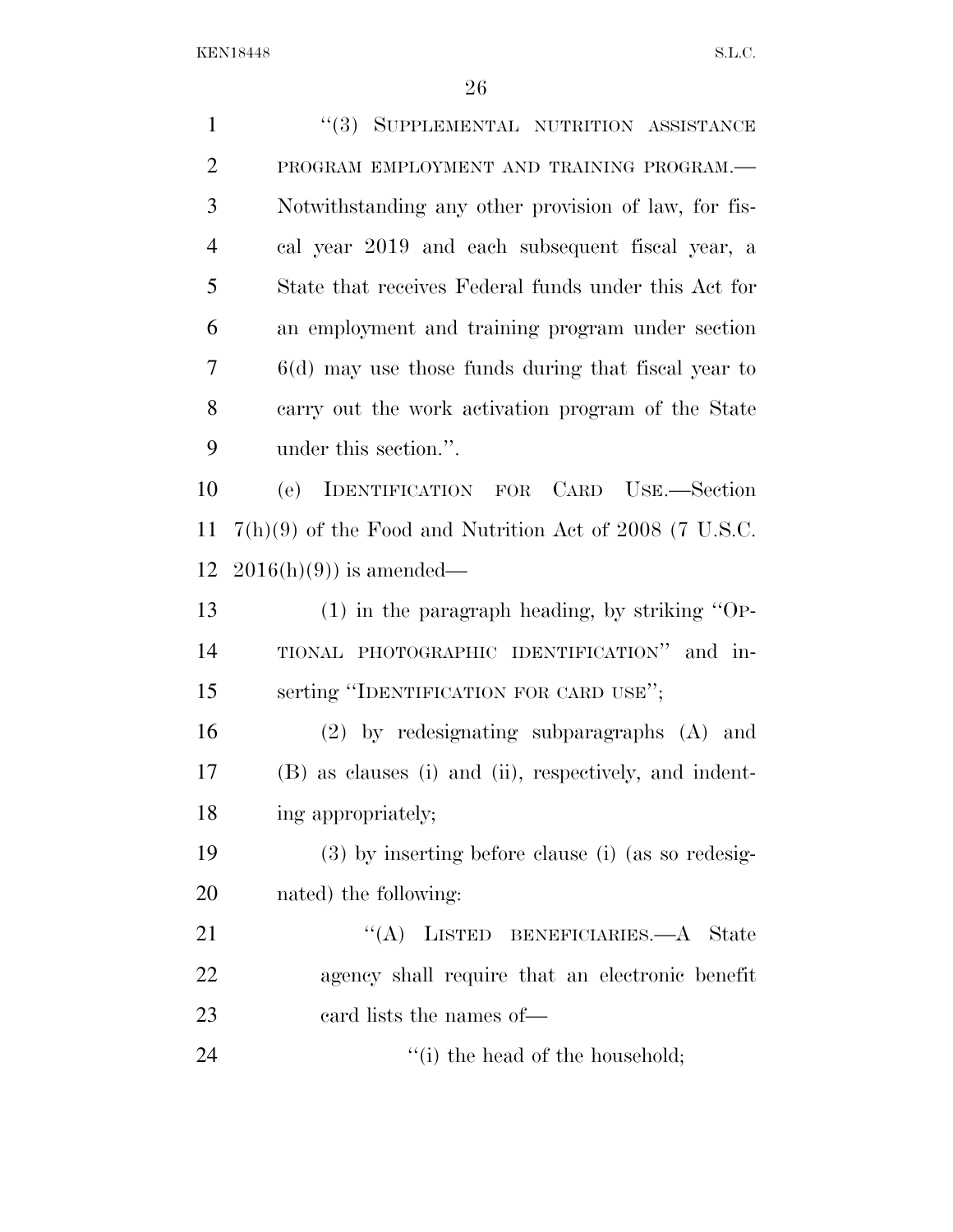| $\mathbf{1}$   | "(ii) each adult member of the house-           |
|----------------|-------------------------------------------------|
| $\overline{2}$ | hold; and                                       |
| 3              | "(iii) each adult that is not a member          |
| $\overline{4}$ | of the household that is authorized to use      |
| 5              | that card.                                      |
| 6              | "(B) PHOTOGRAPHIC IDENTIFICATION RE-            |
| 7              | QUIRED.                                         |
| 8              | "(i) IN GENERAL.—Except as pro-                 |
| 9              | vided under clause (ii), any individual list-   |
| 10             | ed on an electronic benefit card under sub-     |
| 11             | paragraph $(A)$ shall be required to show       |
| 12             | photographic identification at the point of     |
| 13             | sale when using the card.                       |
| 14             | "(ii) HEAD OF HOUSEHOLD.—A head                 |
| 15             | of a household is not required to show pho-     |
| 16             | tographic identification under clause (i) if    |
| 17             | the electronic benefit card contains a pho-     |
| 18             | tograph of that individual under subpara-       |
| 19             | graph (C)(i).                                   |
| 20             | "(C) OPTIONAL PHOTOGRAPHIC<br><b>IDENTI-</b>    |
| 21             | $FICATION.$ ";                                  |
| 22             | $(4)$ in subparagraph $(C)$ (as so designated)— |
| 23             | $(A)$ in clause (i) (as so redesignated), by    |
| 24             | striking "1 or more members of a" and insert-   |
| 25             | ing "the head of the"; and                      |